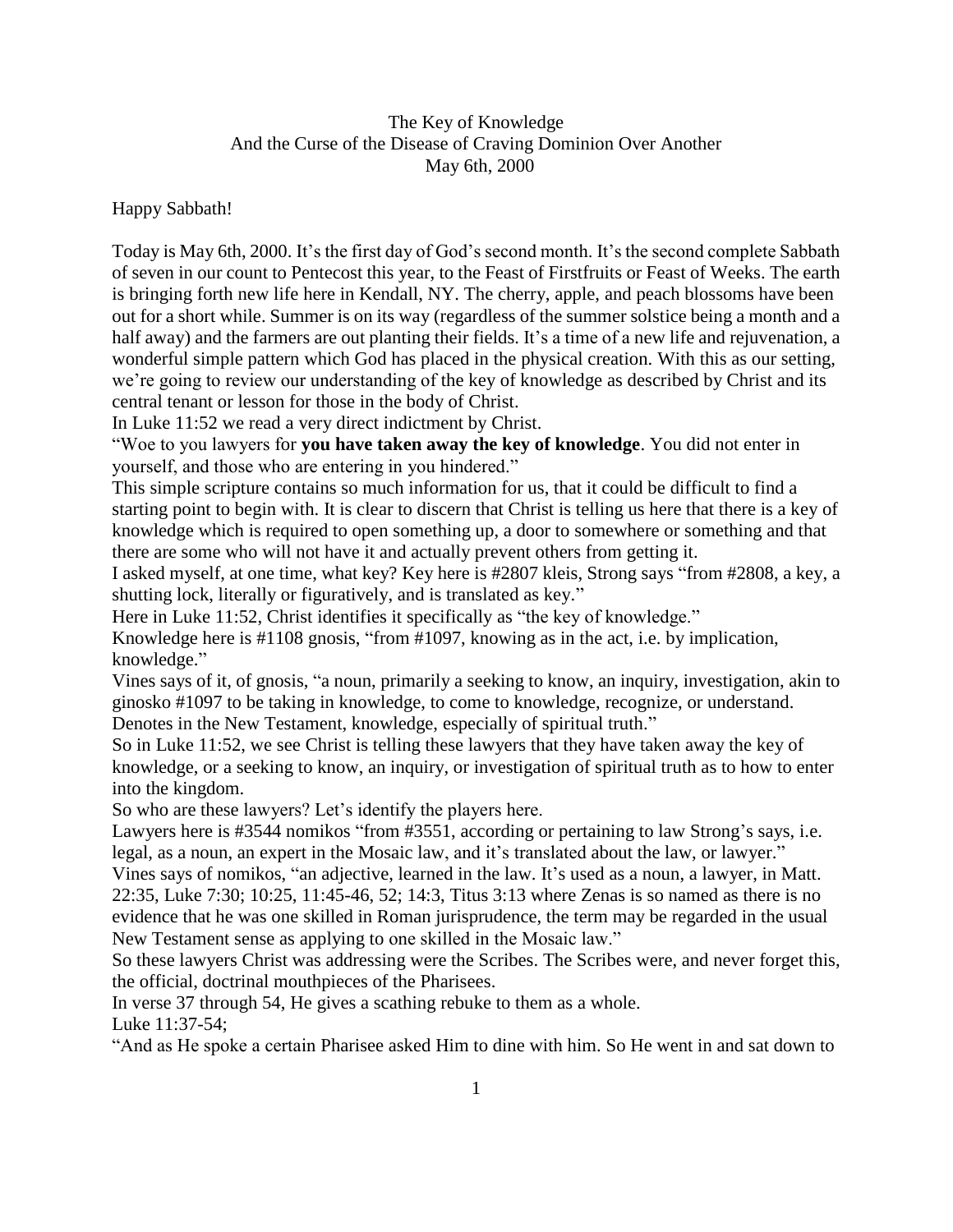eat. And when the Pharisee saw it, he marveled that He had not first washed before dinner. (That was one of their traditions.) But the Lord said to him, now you Pharisees make the outside of the cup and dish clean, but your inward part is full of greed and wickedness. Foolish ones! Did not He who made the outside, make the inside also? But rather give alms of such things as you have; then indeed, all things are clean to you. But woe to you Pharisees! For you tithe mint and rue, and all manner of herbs, and pass by justice and the love of God. These you ought to have done, without leaving the others undone. Woe to you Pharisees! For you love the best seats in the synagogues and greetings in the marketplace. Woe to you Scribes and Pharisees, hypocrites, for you are like graves, which are not seen and the men who walk over are not aware. Then one of the lawyers answered and said to Him, Teacher, by saying these things, you reproach us also. (No kidding) Then He said woe to you also you lawyers for you load men with burdens hard to bear and you yourselves do not touch the burdens with one of your fingers. Woe to you! For you build the tombs of the prophets and your fathers killed them. In fact, you bear witness that you approve the deeds of your fathers; for they indeed killed them and you build their tombs. Therefore, the wisdom of God also said, I will send them prophets and apostles and of them they will kill and persecute, that the blood of all the prophets which was shed from the foundation of the world may be required of this generation. (Why is that? Because Christ was going to die in that generation. He was going to shed his blood.) from the blood of Able to the blood of Zechariah, who perished between the altar and the temple. Yes I say to you, it shall be required of this generation. Woe to you lawyers! **For you have taken away the key of knowledge.** You did not enter in yourselves, and those who are entering in, you hindered. And as He said these things to them, the Scribes and the Pharisees began to assail vehemently, and to cross examine Him about many things, lying in wait for Him, and seeking to catch Him in something He might say that they might accuse Him."

Is that not a typical lawyer, political, muckity-muck response. Nothing has changed for these long nosed parasites are still prevalent today. Oh no I called them a name! That can't be very Christ like! On the contrary I have not called them a name but in actuality named them for what they are. That is exactly what Christ does over and over in the scriptures. God names things for what they are or do. That is a simple fact. We don't play the juvenile game of na, na, naaa, na, na of name calling. We name things for what they are, just like God does for we are to follow His example and not that of the psycho babblers.

Christ did not mince any words here. You can find a parallel account of them in Matt 23. My emphasis in all of this however, is not about who they were for we all know that answer, but what they did that did not allow them to enter, and what it was that prevented others from entering, and their relationship to one another. For when we understand this, we understand the pattern of deception that Satan has in place even at this hour. It can be summed up as the disease of dominion. Here we see the Scribes, or those who are proclaimed to be learned of the law, the Torah, or in the language of today, the fundamental truths of the Bible, who have taken away that which unlocks the way to the truth of God. Remember, it was these Scribes and Pharisees who were the religious leaders of His day. On many occasions, He confronted them in front of those they controlled. Luke 20:45-47 is just one instance.

"Then in the hearing of all the people, He said to His disciples, beware of the scribes who desire to walk in long robes, love greetings in the marketplaces (as in Mr., Reverend, etc.) the best seats in the synagogue and the best places at feasts; who devour widows' houses, and for a pretense make long prayers. These will receive greater condemnation."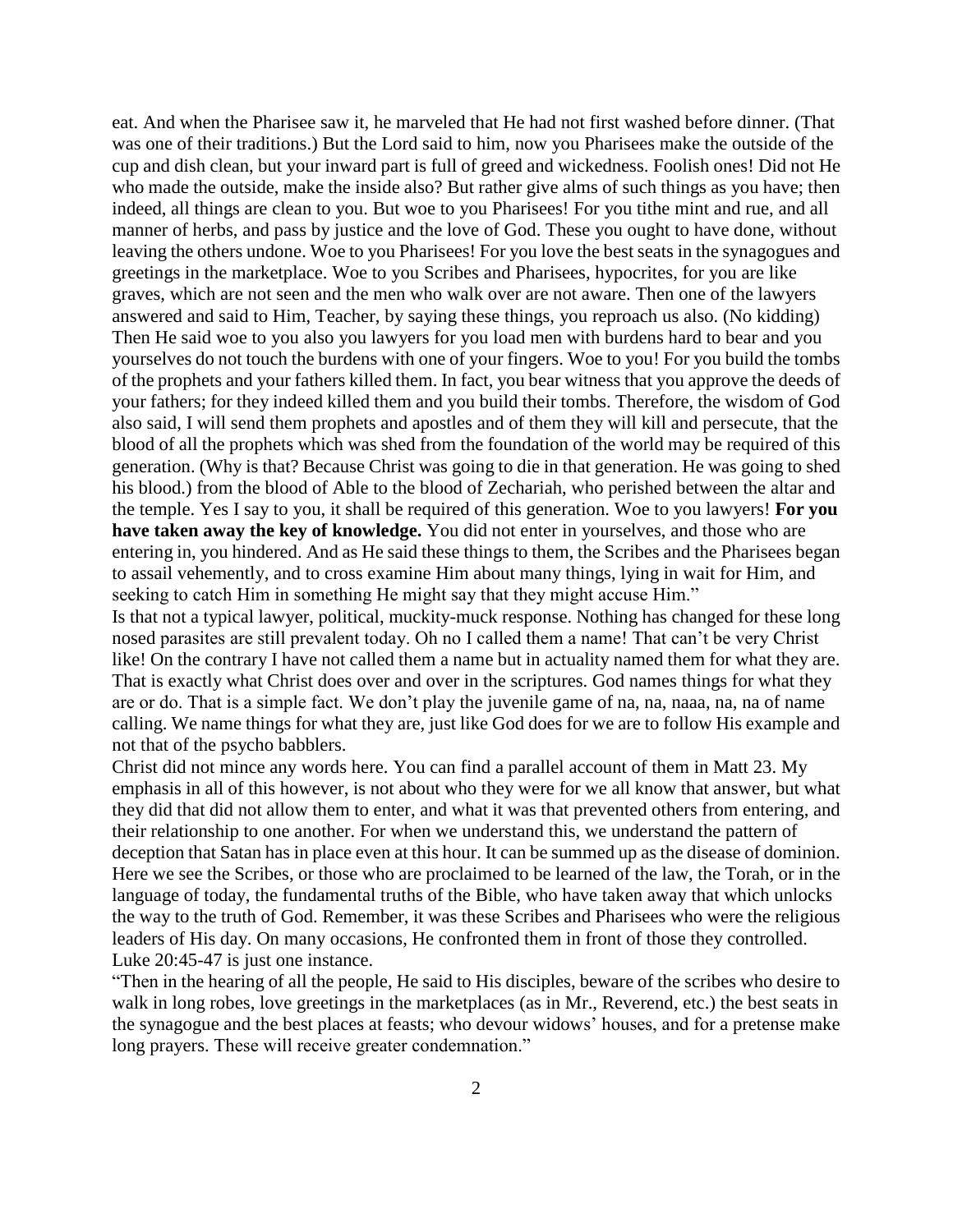I think we understand who these folks were, and for that matter, who their counterparts are today. They have a pattern of use and abuse, which is very evident in what they do, and Christ here in Luke 20, and in many other places in the Bible, tells us what to look for to identify them. It is these people whom He fingers, as being responsible for keeping people dumbed down and ignorant of the knowledge of the truth. They lock up the way to truth. Now how do they do this? They twist the scriptures! Let's take a look at Matt. 23. We've spent a lot of time over the years in Matt. 23 and we all are familiar with it. But let's look at it all the way through to verse 28.

"Then Jesus spoke to the multitudes and to His disciples. (now remember, here He is once again talking to all these people in front of Him, which had not only included His disciples, but included the multitudes that had gathered to Him) saying, the Scribes and the Pharisees sit in Moses' seat. Therefore, whatever they tell you to observe, observe and do. But do not do according to their works, for they say, and do not do for they bind heavy burdens hard to bear and lay on mens' shoulders, but they will not move them with one of their fingers. But all these works they do to be seen by men. They make their phylacteries broad and enlarge the borders of their garments. They love the best places at feasts, the best seats in the synagogues, greetings in the marketplace and to be called by men rabbi, rabbi (which is as we know, Mr. Mr. because rabbi means my master and Mr. is the English abbreviation for master). But you do not be called rabbi, for one is your teacher, the Christ, and you are all brethren. Do not call anyone on earth your father, for one is your Father, He who is in heaven. And do not be called teachers, for one is your teacher, the Christ. But he who is greatest among you shall be your servant, and whoever exalts himself will be abased, and he who humbles himself will be exalted. But woe to you Scribes and Pharisees, hypocrites, **for you shut up the kingdom of heaven against men. For you neither go in, nor do you allow those**  who are entering to go in. Woe to you Scribes and Pharisees, hypocrites, for you devour widows' houses and for a pretense make long prayers. Therefore you will receive greater condemnation. Woe to you Scribes and Pharisees, hypocrites, for you travel land and sea to win one proselyte, and when he is won, you make him twice as much a son of Gehenna ("hell" or the "Lake of Fire") as yourselves. Woe to you blind guides who say whoever swears by the Temple, it is nothing, but whoever swears by the gold of the Temple, he is obligated. Fools and blind, for which is greater the gold or the Temple that sanctifies the gold? And whoever swears by the altar, it is nothing, but whoever swears by the gift that is on it, he is obliged, or obligated. Fools and blind, for which is greater the gift or the altar that sanctifies the gift? Therefore, he who swears by the altar, swears by it and by all things on it. He who swears by the Temple, swears by it and by Him who dwells in it. And he who swears by heaven, swears by the throne of God and by Him who sits on it. Woe to you Scribes and Pharisees, hypocrites, for you pay tithe of mint and anise and cummin, and have neglected the weightier of the law: justice and mercy and faith. These you ought to have done without leaving the others undone. Blind guides who strain out a gnat and swallow a camel. Woe to you Scribes and Pharisees, hypocrites, for you cleanse the outside of the cup and dish, but inside they are full of extortion and self-indulgence. Blind Pharisee, first cleanse the inside of the cup and dish, that the outside of them may be clean also. Woe to you Scribes and Pharisees, hypocrites, for you are like whitewashed tombs, which indeed appear beautiful outwardly, but inside are full of dead bones and all uncleanness. Even so, you also outwardly appear righteous to men, but inside you are full of hypocrisy and lawlessness."

No that's not mincing words is it, He goes down here and lists one by one, things that they do wrong that they shouldn't be doing. So just think, is it any wonder why He names them what He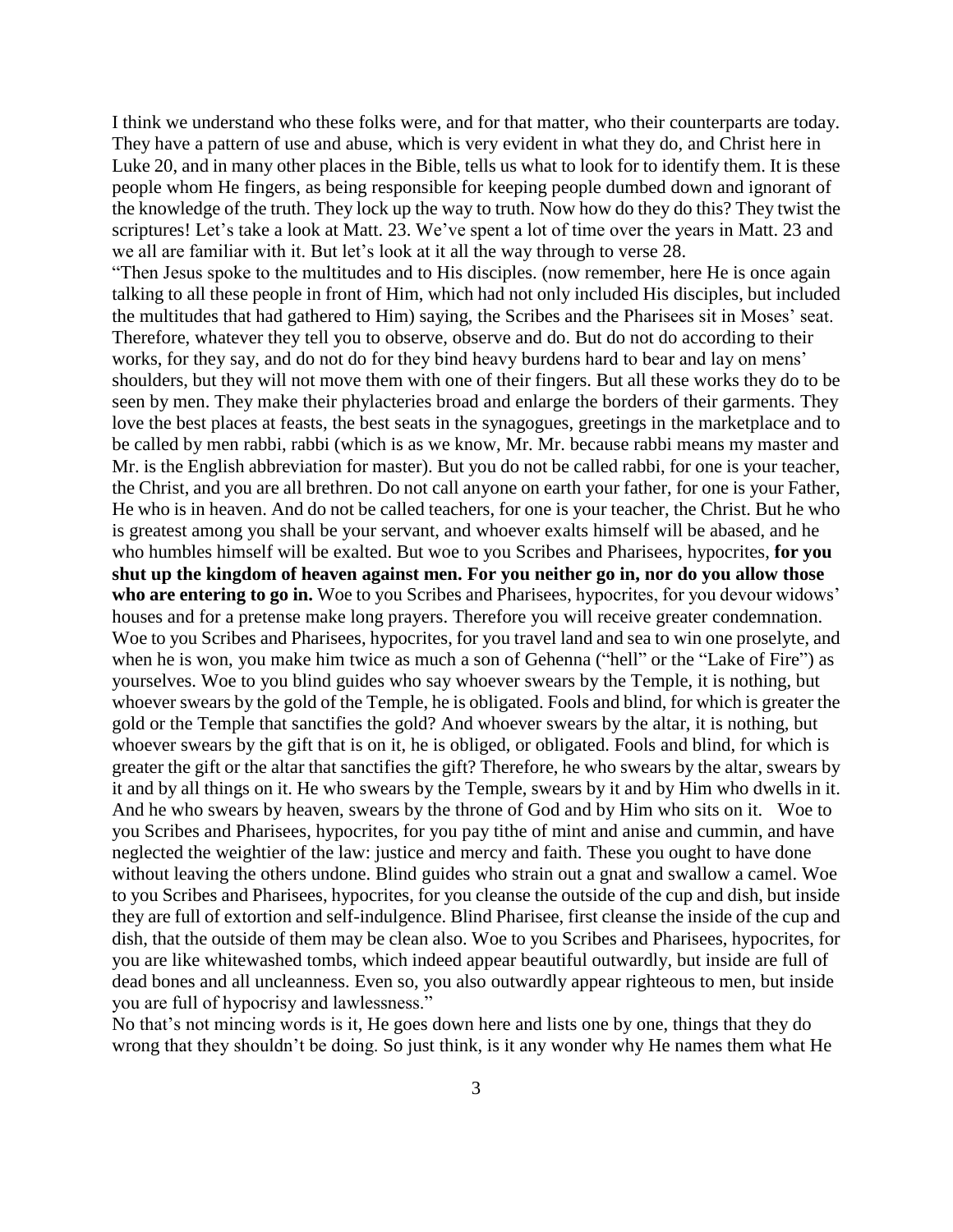does here. Christ is clearly telling us their pattern of works. Does this not sound very familiar and relate to our very day as well.

Let's look at John 8:37-45,

"I know that you are Abraham's descendants, but you seek to kill me because my word has no place in you. (Remember, these are the people who espoused at the time to be the teachers of God's knowledge.) I speak what I have seen with My Father and you do what you have heard from your father. They answered and said to Him, Abraham is our father. Jesus said to them, if you were Abraham's children, you would do the works of Abraham. But now you seek to kill me, a man who has told you the truth, which I heard from God. Abraham did not do this. You do the deeds of your father. Then they said to Him, we were not born of fornication. We have one Father God (this is just a fascinating exchange going on here. Remember who these muckity-mucks where. They were all politicians at heart and any good politician will get anything they deem as smut on one who threatens or opposes them. They were addressing Him because they knew who His mother was and they knew the circumstances surrounding His birth. He was conceived prior to Mary and Joseph being married). Jesus said to them, if God were your Father, you would love me for I proceeded forth and came from God. Nor have I come of Myself, but He sent Me. Why do you not understand My speech? Because you are not able to listen to My word (the Bible). You are of your father the devil, and the desires of your father you want to do. He was a murderer from the beginning and does not stand in the truth because there is no truth in him. When he speaks a lie, he speaks from his own, for he is a liar and the father of it. But because I tell the truth, you do not believe Me. Which of you convicts me of sin? And if I tell the truth, why do you not believe me? He who is of God, hears God's words. Therefore, you do not hear because you are not of God." Now imagine this, these were the religious leaders of the day. The ones whom all the people looked up to, to follow after. And Christ just convicted them right here based on what they did and said. They couldn't have been more insulted in any other way, "your father is the devil and you function just like him." They have nothing to do with God. And they hear what they do from their father the devil, not from God. So they practice the things that their father taught them. What does the devil practice? We're going to find that out. Christ said they are not able to listen to my word. Why? Because they are to busy listening to themselves after the pattern of their father the devil. They felt they were the authority and nobody or nothing else counted. Thus they rejected the commandments of God for their own traditions or way of doing things just like their father the devil had. Monkey see, monkey do.

Matt. 15:7-9;

"Hypocrites! Well did Isaiah prophesy about you saying: These people draw near to Me with their mouth and honor Me with their lips, but their heart is far from Me. And in vain they worship Me, teaching as doctrines the commandments of men."

Verses 1-9,

"Then the Scribes and the Pharisees who were from Jerusalem came to Jesus saying, Why do your disciples transgress the tradition of the elders? For they do not wash their hands when they eat bread. He answered and said to them, Why do you also transgress the commandment of God because of your traditions. (Always remember this methodology that Christ used. He'd answer a question with a question.) For God commanded, saying, Honor your father and your mother; and he who curses father or mother, let him be put to death. But you say, whoever says to father or mother, whatever profit you might have received from me has been dedicated. (Dedicated to what,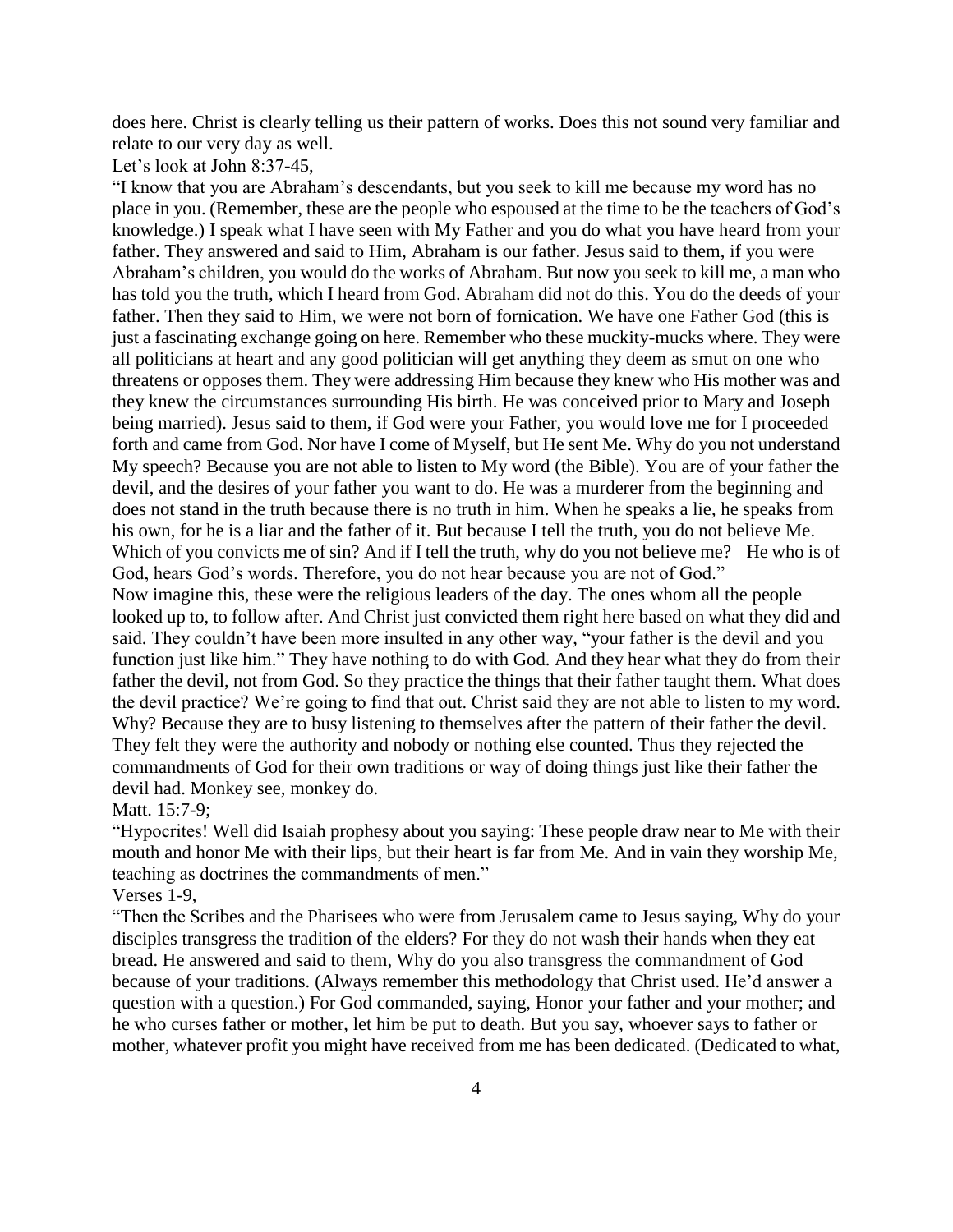the Temple. That's called corban.) is released from honoring his father or mother. Thus you have made the commandment of God of no effect by your tradition. Hypocrites! Well did Isaiah prophesy about you saying: These people draw near to Me with their mouth and honor Me with their lips, but their heart is far from Me. And in vain they worship Me, teaching as doctrines the commandments of men."

These were the teachers of the law! These are the ones that Christ said had closed up the kingdom. Not only to themselves, "they weren't going in", but to those who were attempting to go in and unfortunately got tied up with them. **He says that these are the ones who have taken away the key of knowledge.** And how do they do that? It's going to be interesting to see the scriptures clearly explain it.

Let's look at Matt. 4:1-11 and see how their father functions.

"Then Jesus was led up by the spirit into the wilderness to be tempted by the devil. And when He had fasted 40 days and 40 nights, afterward He was hungry. Now when the tempter came to Him, he said, if You are the Son of God, command that these stones become bread (Satan knew who He was so keep this in mind.) But He answered and said, it is written, man shall not live by bread alone, but by every word that proceeds from the mouth of God. (Here satan now thinks okay I know what the word of God says so let's see what you know about it) Then the devil took Him up into the holy city, set Him on the pinnacle of the temple and said to Him, If you are the Son of God, throw Yourself down. For it is written: He shall give His angels charge concerning You. Now in their hands they shall bear You up lest You dash Your foot against a stone. (That is scripture quoted accurately, isn't it?) Jesus said to him, it is written again, you shall not tempt the Lord your God. Again the devil took Him up on an exceedingly high mountain and showed Him all the kingdoms of the world and their glory. And he said to Him, all these things I will give You if You will fall down and worship me (all about dominion). Then Jesus said to him, Away with you Satan! For it is written, you shall worship the Lord your God and Him only you shall serve. Then the devil left Him, and behold angels came and ministered to Him."

Talk about twisting the meaning of a scripture. Instead of them bringing life, they would have brought death. If Christ had of followed Satan's perverted, twisted teaching, He would have committed suicide which is self-murder. Satan can quote the scriptures accurately just as the Pharisees could, just as the Sadducees could, but they like their father twisted them to a different meaning by taking them out of context as well as reading things into them that supported their guile. The Scribes and Pharisees prevented those who were drawing near to God to lose out because they taught them to follow Mishnaic teachings, which were the doctrines of the rabbis, the traditions of the elders. They were used in place of, and superseded the word of God just as their father had taught them and undoubtedly after the pattern he used to pervert so many of the angels. Please remember, they were deceived whether willingly or not. So it was then, and so it is now. There's nothing new under the sun.

After Christ rebukes them again in Mark 7, He called to all the multitude and said "hear Me everyone and understand." We're to look to Christ, the Word of God, to get our understanding. We are not to look to any man, nor any organization of men, for in short order they will turn you into twice the son of hell as themselves. How? Because they place the focus on them and we become eager to please them. Then we look to them for acknowledgment and recognition. It is the way of men apart from Christ and the Father. These men will come between you and God as benefactors, and you will become dependent on them and not the Word for understanding. They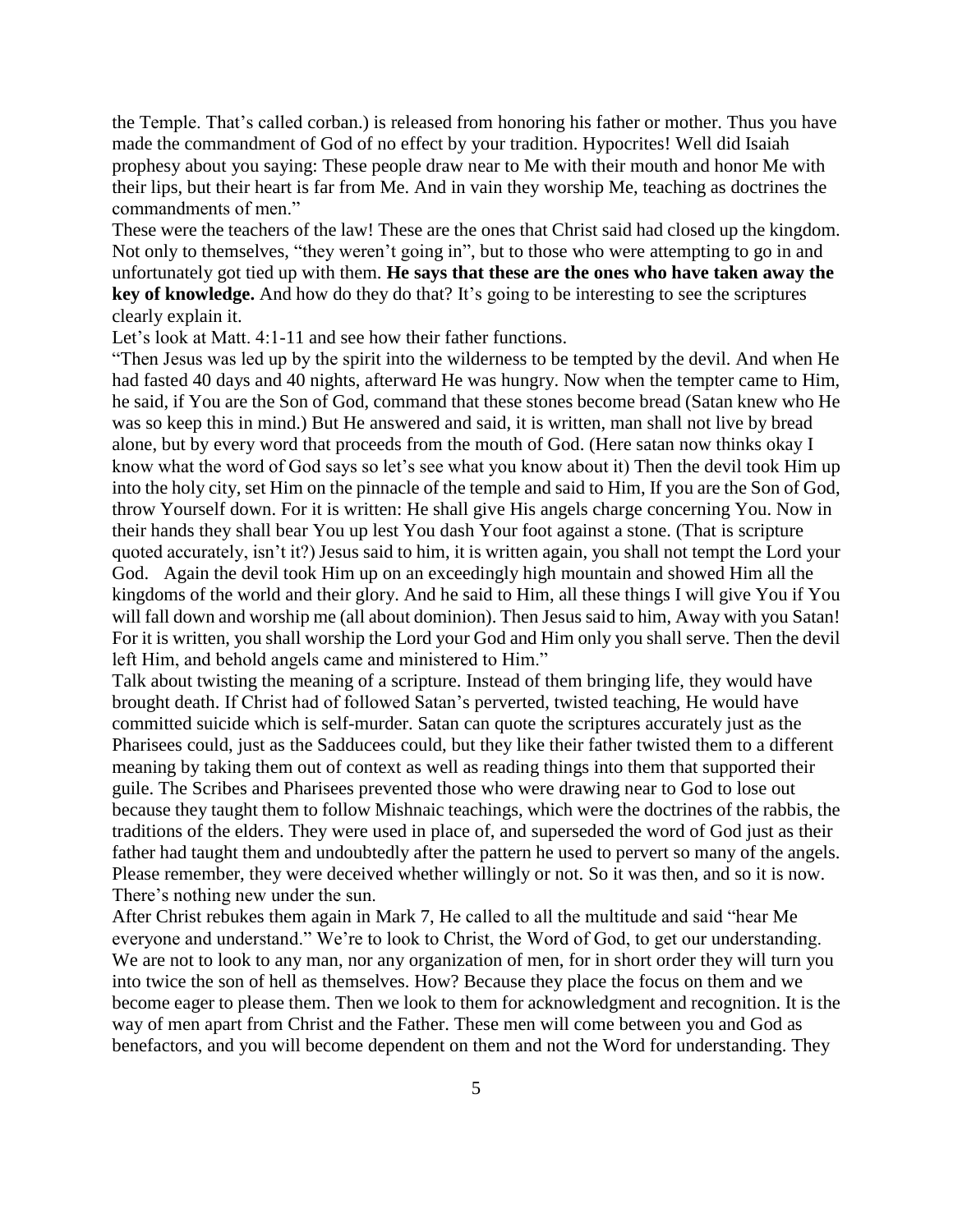will tie up the Word of God by their traditions and thus shut the door, and lock it to the truth. It's usually all very fuzzy and warm, and oh, how good it feels, humanly speaking. We are thus dumbed down, and come under their rule and dominion. Christ addresses this pattern very clearly in Luke 22:24-26;

"But there was also rivalry among them, as to which of them should be considered the greatest. And He said to them, the kings of the Gentiles exercise lordship over them; and those who exercise authority over them are called benefactors. But not so among you! On the contrary, he who is greatest among you, let him be as the younger; and he who governs, as he who serves." To illustrate how deep this runs in mankind, (this satanic disease of dominion over another) we need to understand what the setting is in these verses here in Luke. In verses 14-23, we find that Christ here is taking His last Passover with His disciples before He becomes the ultimate sacrifice for mankind, which will be the fulfillment of the law of the sacrifices. At the time of this gathering He establishes the Second Covenant symbols of the Passover service. No longer is it a full blown meal of a lamb one year old and unleavened bread eaten in bitterness for it could save nothing it was only a shadow or rehearsal of the real thing. That's why it was eaten in bitterness. It became at that moment, the commemoration and the memorialization of His death which would make it possible for mankind to now have access to eternal life, but only if they internalized His body and drank of His blood as symbolized in the bread and the wine. At that very time, He was instituting a new covenant. Not one of flesh and blood because that was passing away, but one of spirit and truth. The only way to it, was through Him, the Word of God. This to one called by the Father and being chose by the Son should be the most sobering and yet joyous event in his or her life. We have just recently renewed and reviewed our deep and personal commitment to Jesus Christ, with having kept the Lord's Passover. We have come to understand our part in His death, and have repented of it, and have been baptized. He washed our conscience clean of that guilt and we move on to newness of mind toward perfection in Him.

At this Passover He gave us something else. He gave us an absolutely profound function and lesson to follow and believe. He gave us the footwashing as an example to follow. We can read about it, and have often in John 13. There are 2 major lessons to learn from it. First, that we are clean, but at times are in need of a little cleansing as we are being prepared so that He can present us as a tamim offering, one without blemish, or any such thing to Himself. The Passover is a time of deep personal reflection to see how committed we have been to this process brethren, as to how we have followed Him wherever He goes, in scripture and truth and to the walk we are called to. He tells us He sanctified and cleanses us with the washing of water by the Word as we have read so often in Eph. 5:26. He is our Lord and our Teacher as John 13:13 tells us: "You call me teacher and Lord, and you say well for I am." But He was also our servant, verses 14-15: "If I then Lord and teacher have washed your feet, you also ought to wash one another's feet, for I have given you an example that you should do as I have done to you."

Then He sums up the whole matter in one sentence. "Most assuredly I say to you, a servant is not greater than his master; nor is he who is sent greater than he who sent him." Christ here tells us that the Father is the greatest of all, then comes Himself as Lord, and then there are the rest of us as a whole. He is the head and we are the body all governed by Him and no other. He is our Husband and there is no other.

We were reading earlier in Matt. 23 about Christ showing us how those who lock up the kingdom of God would function. In verse 8, He states, "But you do not be called rabbi (which means master,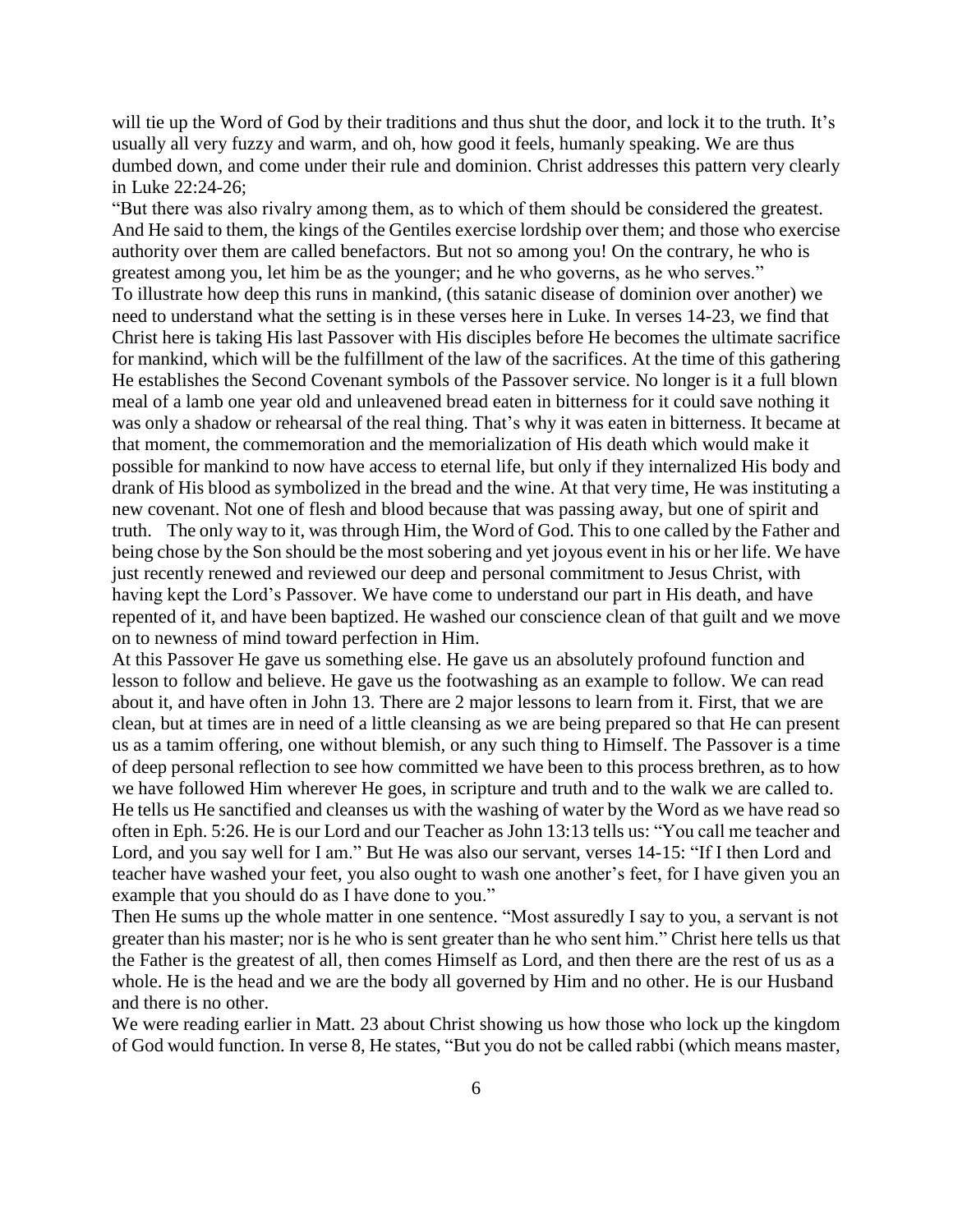which Mr. is an abbreviation for master as any good dictionary will tell you) for one is your teacher (or leader) the Christ; and you are all brethren." To me it doesn't get any clearer, what He's telling me. He rules me as well as all the brethren and only Him as He has been empowered by God the Father. Verse 9 in Matt. 23 tells us "do not call anyone on earth your father (and that's in a spiritual sense or designation) for one is your Father, He who is in heaven".

And verse 10, "And do not be called teacher (#2519, or leaders) for one is your teacher, the Christ."

There's no interpretation necessary, or at least there shouldn't be as to the directness and simplicity of meaning of these verses. It is not by accident that He addresses this right here in the midst of rebuking those who would rule the brethren in His stead. Something He never gave authority for. But as we are told by Christ, the religious leaders ruled them with cruelty and force. They had the disease which kept them from the kingdom and that is the disease of craving dominion and lordship over those seeking the Kingdom of God.

In Eph. 4:15 we read; "But speaking the truth in love, may grow up in all things into Him who is head Christ from whom the whole body is joined and knit together."

In I Cor. 11:3, the apostle Paul expounds upon this basic of truths in the church. "But I want you to know that the head of every man is Christ; the head of woman, man; and the head of Christ, God." This simple pattern is just that. No modifications, additions, or deletions needed.

Christ in Eph. 5 inspired Paul to give very clear instruction on this subject to us all. Eph. 5:22-33:

"Wives submit to your own husbands as to the Lord. For the husband is head of the wife, as also Christ is head of the church and He is the Savior of the body. Therefore just as the church is subject to Christ, so wives to their own husbands in everything. Husbands love your wives just as Christ also loved the church and gave Himself for it. (He qualifies how He loved it, He gave Himself for it, not through rulership and dominion but through serving it and laying down His life for it). That He might sanctify and cleanse it with the washing of water by the word. That He might present to Himself a glorious church, not having spot or wrinkle, or any such thing; but that it should be holy and without blemish. So husbands ought to love their own wives as their own bodies. He who loves his wife, loves himself. For no one ever hated his own flesh, but nourishes and cherishes it, just as the Lord does the church. For we are members of His body, of His flesh, and of His bones. (not someone else's) For this reason a man shall leave his father and mother and be joined to his wife, and the two shall become one flesh. This is a great mystery, but I speak concerning Christ and the church. Nevertheless let each one of you in particular so love his own wife as himself; and let the wife see that she respects her husband."

That is the total extent of it brethren. In Rev. 19 after John had witnessed the wedding on the sea of glass, we learn this lesson again. In verse 10 it says, "And I fell at his feet to worship him but he said to me, see I am your fellow servant and of your brethren." This angel is telling him don't do that!

With this all in mind, look at what takes place after the Passover in Luke 22. If we read verses 14-23, we see they are talking about the same Passover service that the footwashing function was instituted in which we have read from John 13. But take a look at verse 24 here in Luke 22, "But there was also rivalry among them as to which of them should be considered the greatest." Christ's words during the Passover ring loud and clear when he addresses Peter in John 13:6-7. He says, "Then He came to Simon Peter and Peter said to Him, Lord are you washing my feet?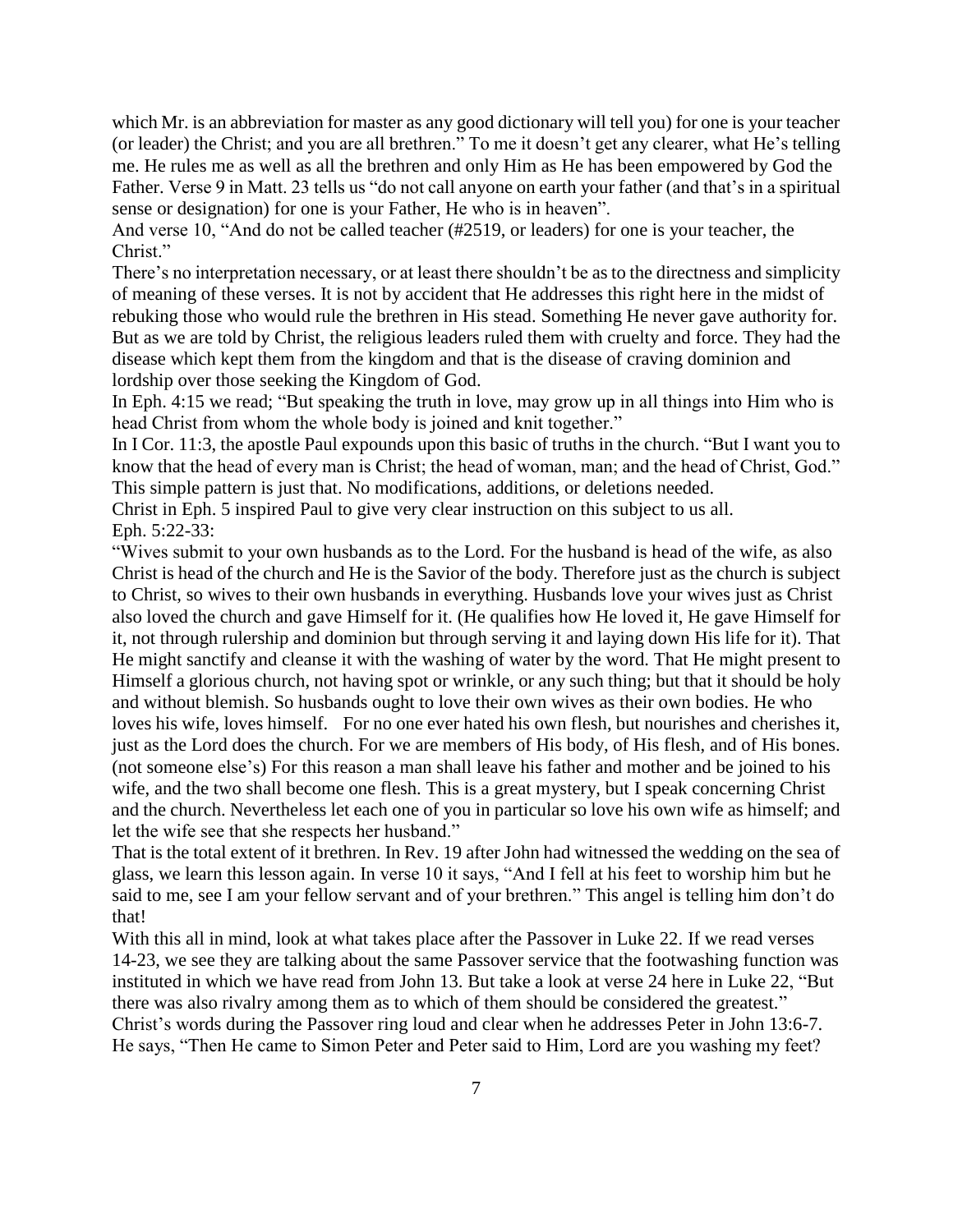Jesus answered and said to him, what I am doing, you do not understand now, but you will know after this." Well, they certainly didn't based on these actions here we are reading about in Luke 22. So they hadn't yet figured out or understood what Christ was doing in this footwashing function they had just participated in.

The Greek word here in verse 24 of Luke 22 for rivalry is #5379 philoneikia. Strong's says "from #5380, quarrelsomeness, i.e. a dispute."

Vine's says of it "literally a love of strife. Phileo; to love, neikos; strife; signifies eagerness to contend; hence a contention said of the disciples in Luke 22:24."

This love, or affection of strife, and eagerness to contend was over what? As to which of them should be considered the greatest. Now this is right after they went through the footwashing ceremony. The disciples understood the patterns of the world around them, they clearly and actively sought after the same patterns of rulership and dominion over one another. They had been taught all their lives that's how you function to get ahead in the worlds system. Christ steps right in here and says "the kings of the gentiles exercise lordship over them (this is in verse 25); and those who exercise authority over them are called benefactors. But not so among you (on the contrary) he who is greatest among you, let him be as the younger; and he who governs, as he who serves." That is the opposite of how the world governs, isn't it? Totally the opposite way!

Lordship here is #2961 kurieuo from #2962 to rule Strong's says, "have dominion over, lord, be lord of, exercise lordship over."

Vine's says of it, "denotes to be lord of, to exercise lordship over Luke 22:25, Rom. 6:9,14; 7:1;14:9, II Cor. 1:24, I Tim. 6:15. See dominion B #1, it says." When used as a verb, as it is in Luke 22:25,

Vine's says of kurieuo, "to be lord over, rule over, have dominion over. Akin to kuriotes #2963, lordship, power, dominion, is used of (a) divine authority over men, Rom. 14:9, might be Lord; (b) human authority over men, Luke 22:25, lordship, I Tim. 6:15, lords (them that rule as lords in essence); c) the permanent immunity of Christ from the dominion of death, Rom. 6:9; (d) the deliverance of the believer from the dominion of sin, Rom. 6:14; (e) the dominion of law over men, Rom. 7:1; (f) the dominion of a person over the faith of other believers, II Cor. 1:24."

These scriptures here in Luke 22 and all the other places we have looked at clearly tell us that there is to be no rulership, dominion, or lordship of one of the brethren over the other. No we don't reserve the front seats at feasts or church services for the greatest. We don't greet each other with titles such as mister, father, or teacher. In fact, we are not to have any benefactors over us in a spiritual sense at all. There are no layers of hierarchy in the body of Christ. There is only one head and we are the members of the body. Romans 12:3 For I say, through the grace given to me, to everyone who is among you, not to think more highly (of himself) than he ought to think, but to think soberly (not drunk on dominion), as God has dealt to each one a measure of faith (not just a few).

Nimrod reintroduced hierarchy to the world, and that pattern has persisted to this day. Hierarchy or the beginning of holy rule has nothing to do with God. It is totally of the devil and thus transmitted to man. The eye does not tell the foot what to do. The ear does not tell the hand what to do. Only the head directs the parts of the body to work together. Without the head directing and leading and maintaining, the body would die. Paul talks at great lengths about all this in I Cor. 12. So many today have twisted these scriptures from their clear intended purpose. They proclaim the gifts of God to be signs of who has dominion and rank in the body of Christ, to show who is the greatest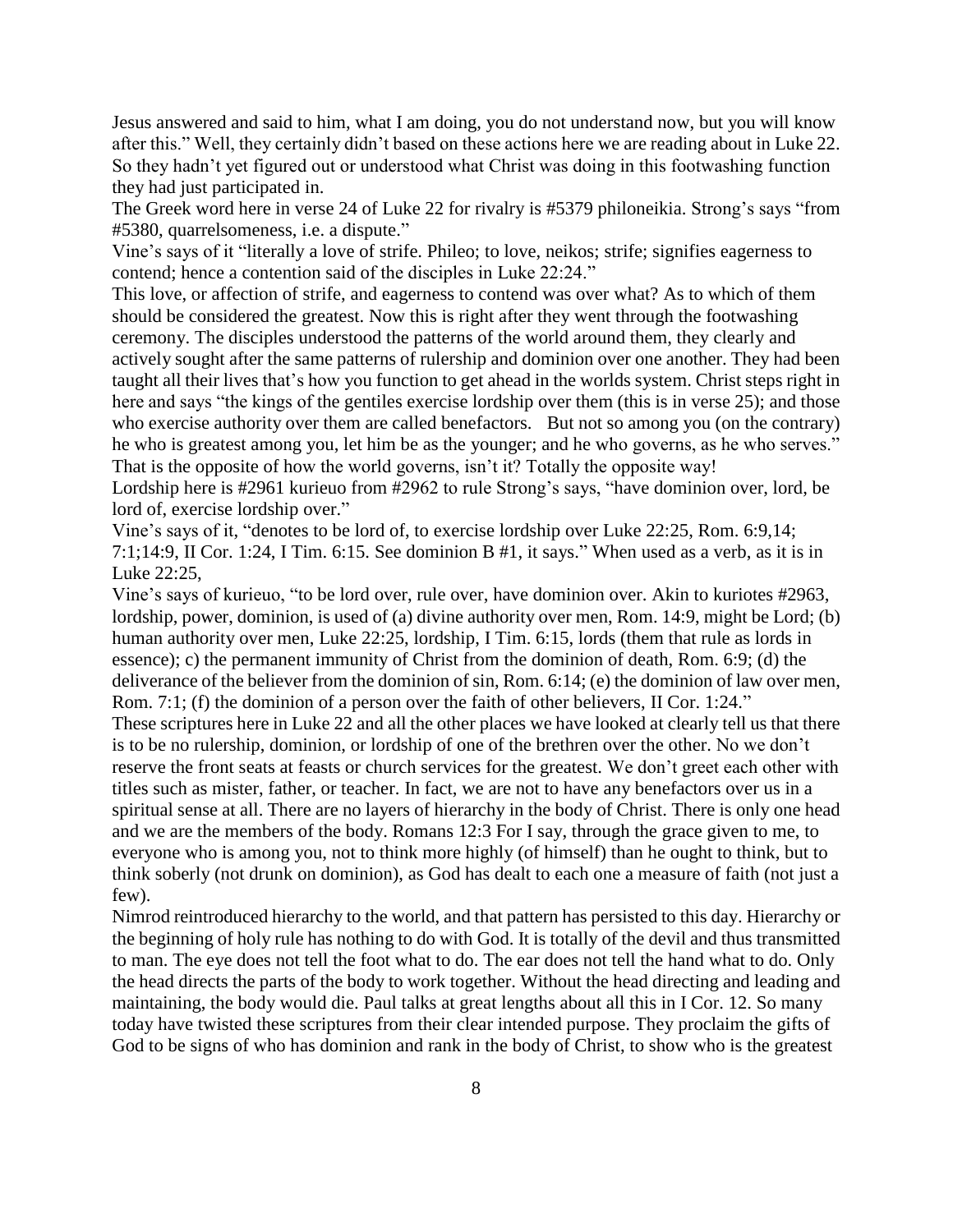instead of serving in spirit and truth. These gifts are not offices, but functions of the body to be carried out in loving service, to edify the body so that we are all to come to the unity of the faith and the knowledge of the Son of God to a perfect man to the measure of the stature of Christ. He, the Husband, rules His wife, the church. There are no surrogates. There are no go betweens. There are no benefactors, no adultery, and no fornication. Eph. 4:1-17;

"I therefore, the prisoner of the Lord, beseech you to have a walk worthy of the calling with which you were called. With all lowliness and gentleness, with longsuffering, bearing with one another in love; endeavoring to keep the unity of the spirit in the bond of peace. One body, one spirit, just as you were called in one hope of your calling; one Lord, one faith, one baptism, one God and Father of all, who is above all, and through all, and in us all. But to each one of us grace (or a spiritual endowment) was given according to the measure of Christ's gift. Therefore He says, when He ascended on high, He led captivity captive, and gave gifts to men. And He Himself gave some apostles; some prophets; some evangelists; and some pastors and teachers; for the equipping of the saints, for the work of ministry (or service), for the edifying of the body of Christ. Till we all come to the unity of the faith, and the knowledge of the Son of God, to a perfect man, to the measure of the stature of the fullness of Christ. That we should no longer be children, tossed to and fro, and carried about with every wind of doctrine, by the trickery of men, and the cunning craftiness by which they lie in wait to deceive; but speaking the truth in love, may grow up in all things into Him who is the head, Christ. From whom the whole body is joined and knit together by what every joint supplies according to the effective working by which every part does it's share, causes growth of the body for the edifying of itself in love. This I say therefore, and testify in the Lord, that you should no longer walk as the rest of the Gentiles walk, in the futility of their minds." So what is it that the Lawyers or Scribes have taken away? **The key of knowledge**! And how does Christ say they do it? By turning those who seek the way of truth to themselves, to their dominion and lordship, to their traditions, and not His truth which builds up the body, not dumb it down. Yes, they step between the bride and her Husband and teach that the bride must go through them. It is pathetic and sickening to see this taking place. Not only that, but also to reflect upon how I personally walked in it in ignorance as so many others have and so many others will do. The very thought of allowing someone to come between me and my Husband goes beyond description of words. Many of those I once fellowshipped with tell me I don't believe in government. That's a really funny thing for I do believe that God the Father rules and that His Son, my Husband, sits at His right hand in that respect. Remember Luke 22:26, "But not so among you. On the contrary, he who is greatest among you, let him be as the younger; and he who governs, as he who serves." These are two very distinct points Christ made. 1) if you want to be the greatest, let him be as the younger, and 2) he who governs, as he who serves.

Point one. Greatest here in Luke 22:26 as in verse 24 is "#3187 meizon: irregularly comparable of #3173 Strong's says; larger, literally or figuratively, specifically in age."

Vine's says of it; "meison: the comparative of megas, the greatest; is sometimes translated greatest besides the two other cases given under greater and that found in Matt. 13:32 and Luke 22:26. And the other is found in Matt. 18:1, 4; 23:11, Mark 9:34, Luke 9:46; 22:24."

It is contrasted with younger #3501 neoteros: a prime word, new, i.e. of persons youthful, or of things fresh, figuratively regenerate, Strong's says.

Vine's says of it, "the comparable degree of neos, new, youthful, is translated young in John 21:18,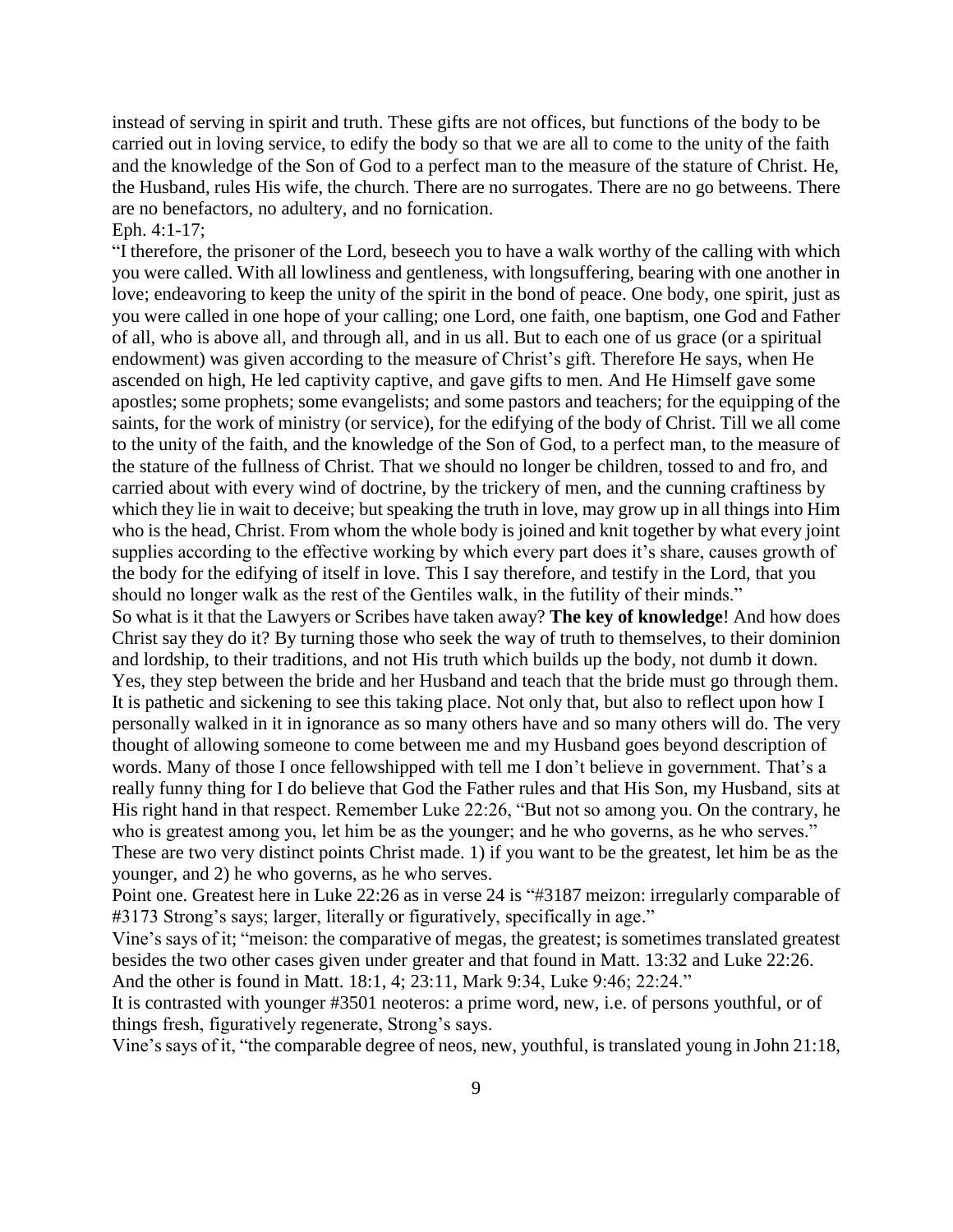in the plural Acts 5:6 young men, and in Titus 2:6 younger men, Luke 15:12, 13; 22:26, I Tim. 5:1, 2, 11, 14, I Pet. 5:5."

Those of the Jews (who ruled under the Romans) were the "elders" of them, the "greater" of them. They were those of the Sanhedrin, etc., which by the way, consisted of 70 members. Now the

disciples knew this all too well. They knew that the people looked up to them (the elders) as rulers. This is the Sanhedrin, and they in turn were governed by the king, and he by the Romans. These elders, or great ones were served by all under them. That is why Christ says in contrast, if you want to be the elder amongst the brethren, act as the younger, or he who serves the brethren in humility with the gifts God has given you. Not rule, but serve. Not to the ministry, but to minister.

The second point He makes is he who governs, as he who serves.

Governs here is #2233 hegeomai: middle of (presumed) strengthened form of #71, Strong's says; "to lead, i.e. command (with official authority); figuratively to deem, i.e. consider."

Vine's says of it: "to lead the way, to preside, rule, be the chief, is used of the ambition to be the chief among the disciple of Christ in, Luke 22:26; of Paul as chief speaker in gospel testimony at Lystra, Acts 14:12; of Judas and Silas as chief (or leading) men among the brethren at Jerusalem, Acts 15:22."

Serves here is #1247 diakoneo from #1249 "to be an attendant, i.e. wait upon as in menially or as a host, friend, or figuratively teacher; technically to act as a Christian deacon."

Vine's says of it "to minister (akin to diakonos #1249), to render any kind of service, is translated to serve in Luke 10:40; 12:37; 17:8; 22:26, 27 (twice); under minister it states a servant, attendant, minister, deacon." That's how the word is translated.

So here Christ makes the point that any among us who are to lead the way, or preside, they will do so as an attendant in every way as contrasted with the lordship of the Gentiles. This can't get much clearer to those who have the spirit of God dwelling in them and not lying dormant, or for that matter, quenched or nonexistent. The very context of these scriptures tied to His actions on that night speak volumes against the hierarchy deployed and displayed in the organizations today. Remember, one master and we are all brethren. One head and we are all the parts of the body. Let's turn to Eph. 5:15-21,

"See then that you walk circumspectly, not as fools, but as wise, redeeming the time because the days are evil. (We have to make good Godly use of it.) Therefore do not be unwise, but understand what the will of the Lord is. And do not be drunk with wine, in which is dissipation; but be filled with the spirit; speaking to one another in psalms and hymns and spiritual songs, singing and making melody in your hearts to the Lord. Give thanks always for things to God the Father in the name of our Lord Jesus Christ, **submitting (willingly yielding) to one another** in the fear of God."

Submitting to one another in the fear of God **not of men.** Submitting here is #5293 hupotasso from #5259 and #5021; to subordinate, Strong's says; "reflexively to obey."

Vine's says "it is primarily a military term, to rank under (hupo, under, tasso, to arrange), denotes two things (a) to put in subjection, to subject, Rom. 8:20 (twice); in the following, the RV, has to subject for KJV, to put under, I Cor. 15:27 (thrice), etc. (The Vine's goes on to explain its other usage or meaning, as in) (b) in the middle or passive voice, to subject oneself, to obey, be subject to, Luke 2:51; 10:17, 20; Rom. 8:7; 10:3, RV, did (not) subject themselves [KJV, have (not) submitted themselves]; 13:1, 5; I Cor. 14:34; 15:28; 16:16; Col. 3:18; Eph. 5:21 subjecting yourselves, RV; vs. 22 and 24, etc."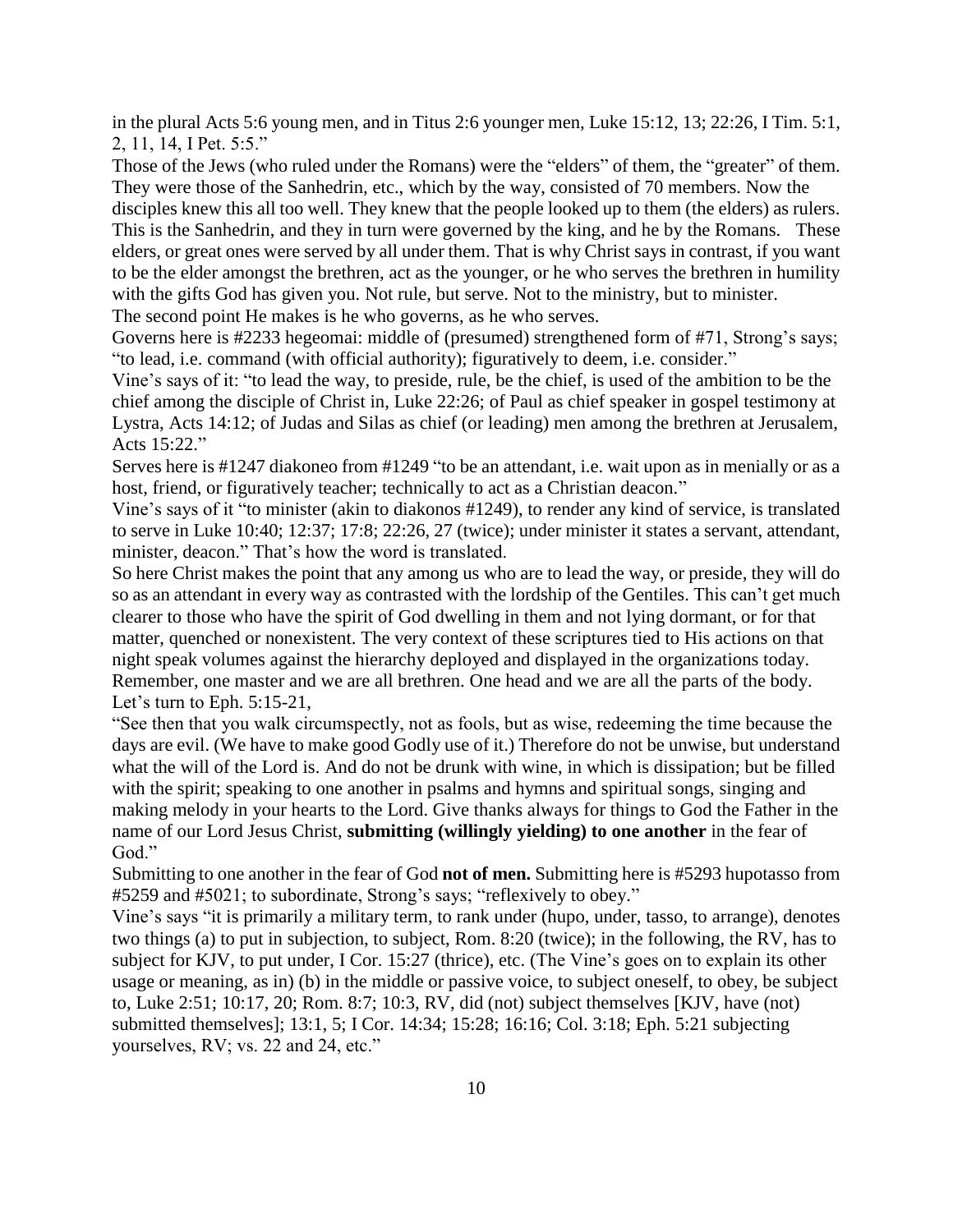The point here is that this word is used here in the middle or passive voice meaning one willingly yielding to another. There was no force denoted or implied. Thus we are to be willingly yielding one to another, just as Christ has clearly instructed us and not as the Gentiles who practice lordship over one another. **We're able to yield one to another because we have one Head**. There are no "Little Lord Fauntleroy's" in between. No layers of rank, but just gifts and functions of service to the other parts of the body. That is why Christ said what He did and what He does in the following verses.

## Verses 22-24;

"Wives submit (or willingly yield) to your **own husbands**, as to the Lord. For the husband is head of the wife, as also Christ is head of the church, and He is Savior of the body. Therefore just as the church is subject to Christ, so the wives to their own husbands in everything."

Christ does not rule us into subjection. He wants us to be a willing participant. Just as a husband does not rule his wife, but is rather the head which leads and maintains. He doesn't rule and force her to submit. The word of God goes to great lengths to explain these simple patterns and

principles to us. **For when we understand that only Christ has rulership over us individually, and as the ecclesiasta, the church, the called out ones, do we have the key of knowledge to the Kingdom of God.** At this time, we read that many are called and few are chosen. It is not a coincidence that that statement is found in the context of the wedding supper in Matt. 22:14. Those who understand the simple relationship of Christ and the church are on the path to the Kingdom of God.

An organization I use to belong to would say the Catholics had one thing right, the type of government they practiced. What a sick and deceived lot we were. The governmental pattern of Babylon seemed the right thing to do, hierarchy at its finest and most refined state. **The truth has set us free brethren, from the lordship and dominion of men.** So many today are still caught in the trap of government by men. They look to men rather than Christ. Neither they nor their leaders understand the way to the Kingdom of God.

Eph. 4:7;

"But to each one of us grace was given according to the measure of Christ's gift."

Vs.11-13;

"And He Himself gave some apostles, some prophets, some evangelists, some pastors and teachers; (Not for dominion, not to be in charge, but) for the equipping of the saints, (In other words, to help everybody, all the brethren get ready to do what?) for the work of ministry, (Everyone is supposed to serve, everyone is supposed to minister to the body.) For the edifying (or the building up) of the body of Christ. Till we all come to the unity of the faith, and the knowledge of the Son of God, to a perfect man, to the measure of the stature of the fullness of Christ." There are those amongst us who have been given **gifts**, not offices of authority, which will help us function as the body of Christ. By those amongst us, I am referring to each and every one of us, brethren. **We all have at least one gift by which every part does its share, which causes growth of the body for the edification of itself in love.**

First Christ gave the gift of apostleship, or "ones sent forth." Why? To preach the gospel of God from an eyewitness account. We read that in I Cor. 12:28.

Then He gave the gift of prophets, or one who could speak openly about the inspired word of God, as well as accurately. Why? Because there were many who were listening to the gospel being preached by the apostles and they had a lot of questions, and it had to be expounded upon.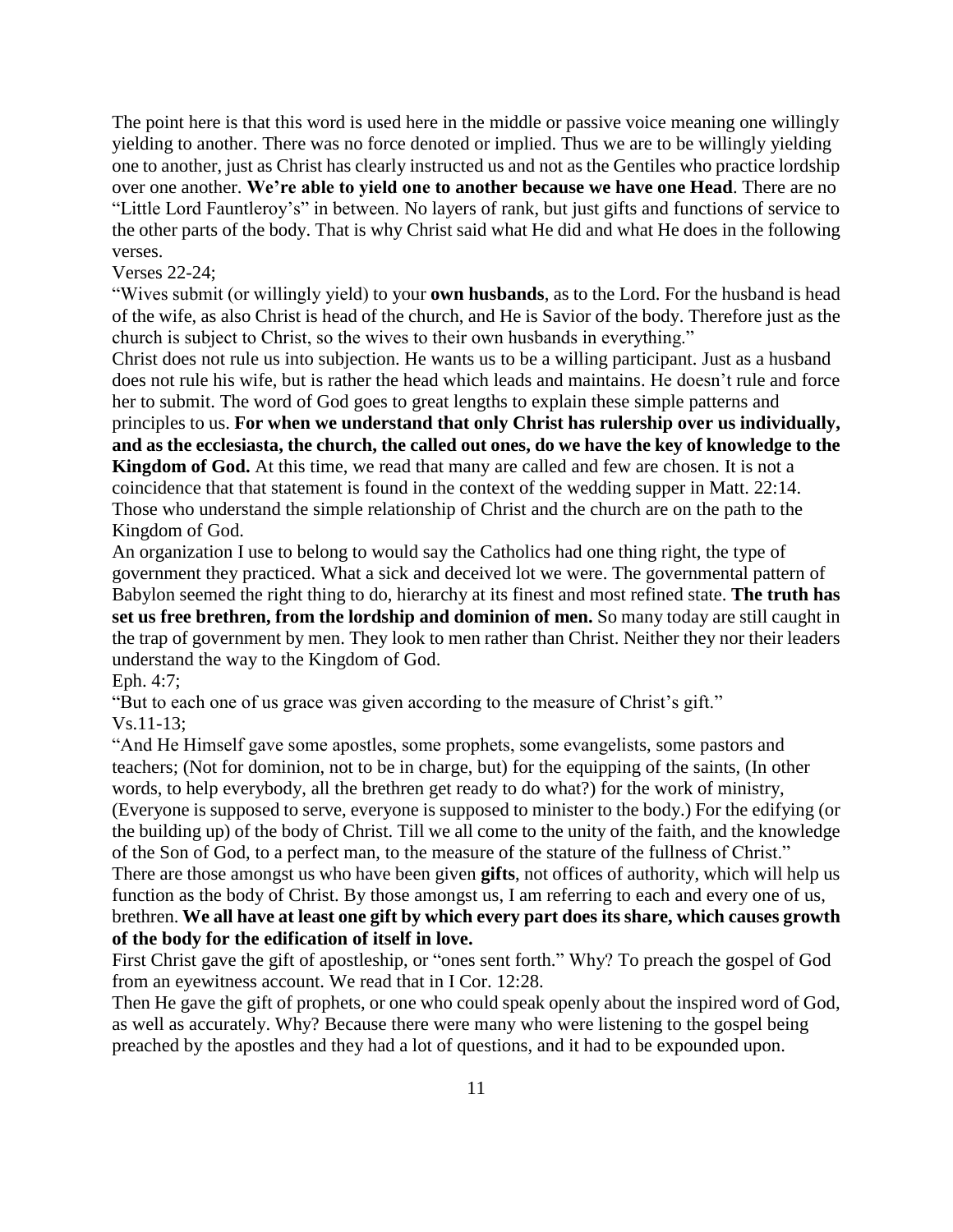Then there needed to be those who had the gift of teaching for many were being added to the body. They needed to be taught all the principles of the Bible so that they could also fulfill the command given to us all in I Pet. 3:15. "But sanctify the Lord God in your hearts. (In other words, separate that understanding from all other understanding); and always be ready to give a defense to everyone who asks you a reason for the hope that is in you with meekness and fear." And the list goes on; miracles, gifts of healings, helps, administrations, variety of tongues, etc. All these things were given by Christ to individuals at the proper time to be used to build up the body. Not to rule it in His stead, or keep it dumbed down. Unfortunately those who have the spiritual sickness of dominion over another see these things as rankings of authority, not as functions of service in the body. They are deceived and the truth is not in them. Those who have manifested the obvious gifts of Christ are to be used in the capacity which is manifested by the spirit. These gifts will be readily seen by all. The body thus recognizes them for what they are and then willingly yields to those who display them in the function Christ intended them to perform. Remember, we are not talking about the fruit of the spirit, which is love, joy, peace, longsuffering, kindness, goodness, faithfulness, gentleness, and self-control for each and every member shares in this same spirit. We are talking about the individual gifts Christ gives to each of us Himself as He sees fit. He enhances our own natural ability to serve in the body as we are taught in Matthew 25:15. They are mentioned in many places. Rom. 12 is just one. It states it very clearly in verses 4-8.

"For as we have many members in one body, but all the members do not have the same function. So we many are one body in Christ, and individually members of one another. Having then gifts differing according to the grace (or the spiritual endowment) that is given to us. If prophecy, in proportion to our faith; or ministry, in ministering; he who teaches, in teaching; he who exhorts, in exhortation; (these are all gifts remember) he who gives, with liberality (giving is a gift); he who leads, with diligence; he who shows mercy, with cheerfulness."

The Bible here lists all these as individual gifts given by God to the members of His body to help it function. These are not rankings of dominion. They are not levels of rulership. There is only one benefactor and that is God, the head of the body.

Verses 9-10 in Romans here say;

"Love without hypocrisy (that's true outgoing concern for another). Abhor what is evil (trying to rule another according to the Babylonian method is outright evil); cling to what is good (we hold fast to Christ and follow Him, not some man or organization). Be kindly affectionate (or devoted) to one another with brotherly love; in honor giving preference to one another."

Now that can't get any clearer. There is no hierarchal governance in the body. We are to function as a family.

Look at verses 11-15;

"Not lagging in diligence; fervent in spirit; serving the Lord; rejoicing in hope; patient in tribulation; continuing steadfastly in prayer; distributing to the needs of the saints; given to hospitality. Bless those who persecute you, bless and do not curse. Rejoice with those who rejoice, and weep with those who weep."

Verse 16; "Be of the same mind towards one another. Do not set your mind on high things, but associate with the humble. Do not be wise in your own opinion."

Brethren, this is how we, the body, are to function if we are to attain the keys to the knowledge of the kingdom.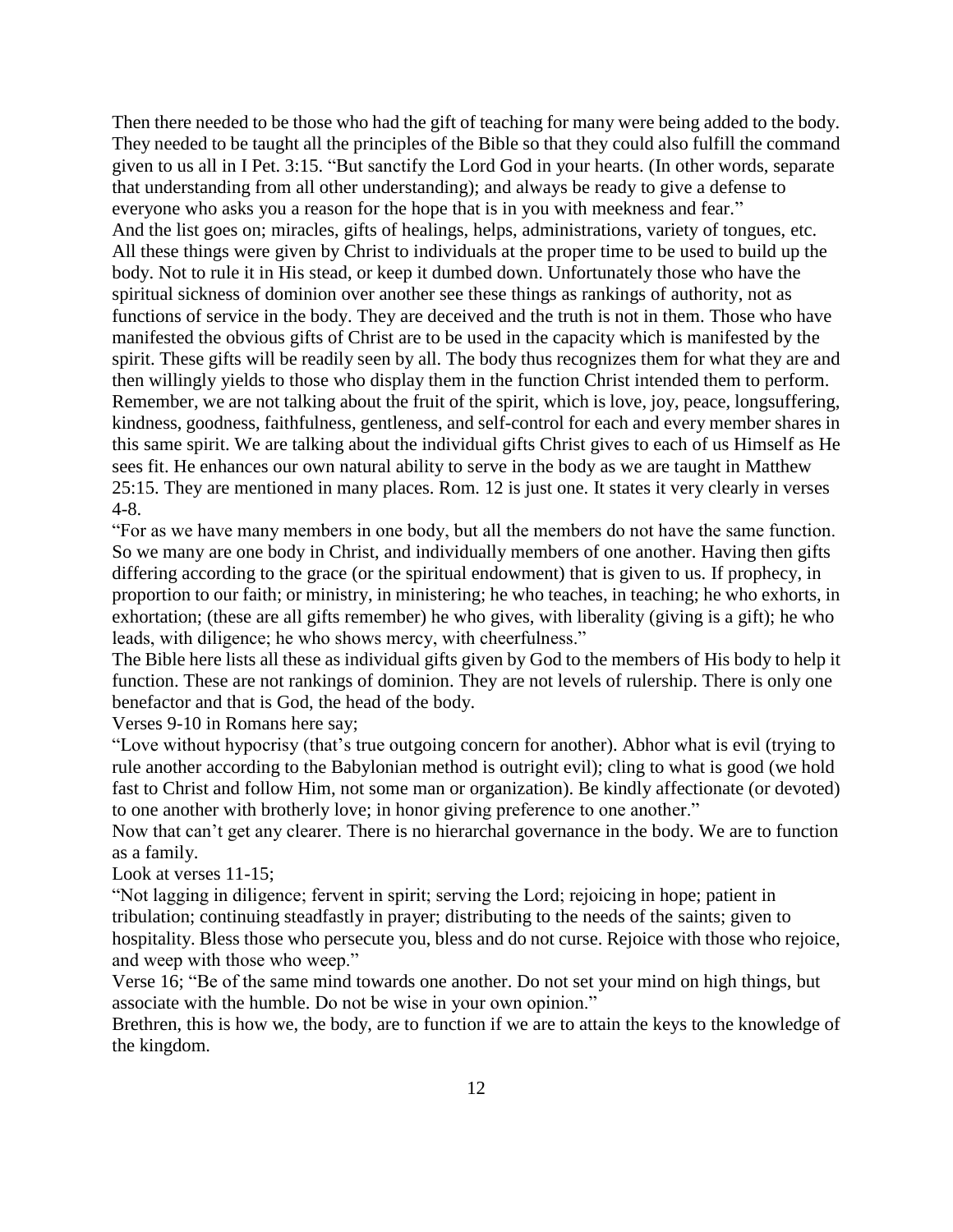Let's see some very simple yet vivid examples of this in action in Acts 6. Acts 6:1-2,

"Now in those days, when the disciples were multiplying, there arose a murmuring against the Hebrews by the Hellenists because their widows were neglected in the daily distribution. Then the twelve summoned the multitude of the disciples and said, it is not desirable that we should leave the word of God and serve tables."

Please notice this, it was the twelve who had been spending time in these functions of basic service to others as well as being apostles, "or one sent forth." Here we see a situation which had come about where it had required them, the apostles, to put forth so much effort because of the greatly increased numbers, that it would have taken them away from their primary function, which was what? Verse 4 tells us;

"But we will give ourselves continually to prayer and to the ministry of the word."

That's what ones sent forth do. They prayed and preached. They were the upfront representatives of Christ to a doubting world. They didn't rule or have dominion, did they? Not if they were waiting on tables. They had a specific function, and they were to be diligent in its execution. They had been helping in the daily distribution, but that was not a primary function of theirs. So look what they did, verse 3;

"Therefore, brethren, seek out from among you seven men of good reputation, full of the holy spirit and wisdom, whom we may appoint over this business."

Think about this example here, they relied on the brethren as a whole to decide who would carry out the function of the daily distribution, the organization and carrying out of feeding the large number of people who were swelling their ranks. Why would the apostles have asked the brethren to do the selecting? Because they lived with each other on a daily basis and they saw how people functioned all the time, not just in the presence of the apostles. They knew who was genuine and who was a suck up. They knew who was full of wisdom and the holy spirit because of the daily interaction with one another.

The Interlinear Bible gives an excellent translation of this verse;

"Then brothers, be looking for men among you having received witness seven full of the holy spirit and wisdom, whom we shall appoint over this duty."

Having received witness is very important. Witness here is #3140 martureo from #3144 martus; "to be a witness, i.e. testify (literally or figuratively)" Strong's says.

Vine's says of #3140 "to be a witness; bear witness; testify; signifies in the passive voice to be well testified of; to have a good report, Acts 6:3; of good (KJV) honest report; literally being well testified of, Acts 10:22; 16:2; 22:12; I Tim. 5:10; Heb. 11:2, 39; KJV obtained a good report; RV had witness borne to them; III John 12 KJV hath good report; RV hath the witness; literally witness hath been borne."

It should be very clear what the scripture is telling us. These seven were full of the holy spirit and wisdom, which was obvious to the brethren. They had functioned in such a way that it was obvious that God was working in them, and that they possessed certain gifts which would greatly aide in serving the brethren in the daily distribution. So the brethren put them forth and the apostles appointed them.

Appoint here is #2525 kathistemi from #2596 and #2476; "to place down (permanently), i.e. (figuratively) to designate, constitute, convoy."

Listen to what Vine's has to say about #2525, "a strengthened form of histemi to make to stand;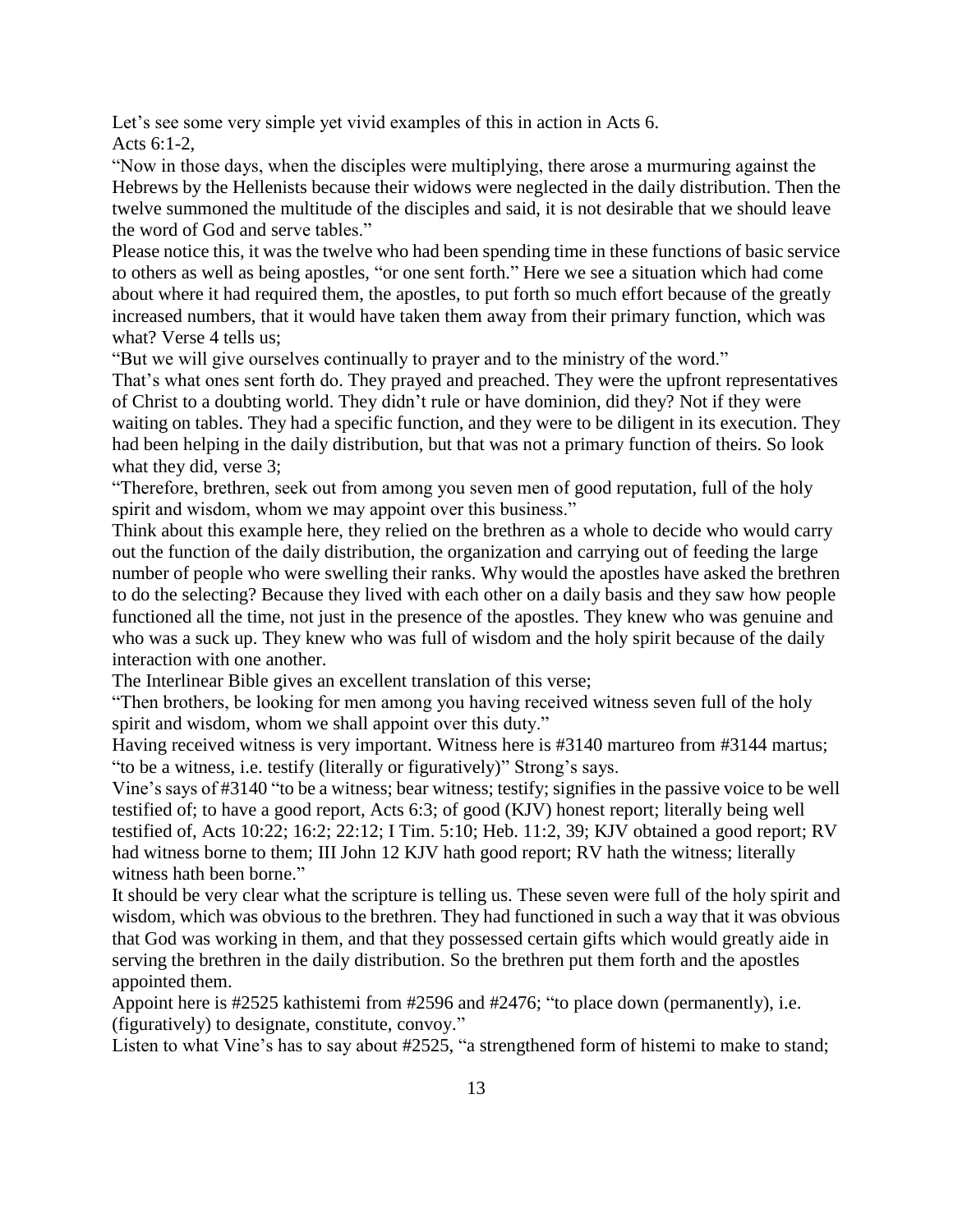usually signifies to appoint a person to a position. In this sense the verb is translated to make or to set, in appointing a person to a place of authority, e.g. a servant over a household, Matt. 24:45,27; 25:21, 23; Luke 12:42, 44; a judge, Luke 12:14; Acts 7:27, 35; a governor, Acts 7:10; man by God over the work of His hands, Heb. 2:7. It is rendered appoint, with reference to the so-called seven deacons in Acts 6:3. The RV translates it as appoint in Titus 1:5, instead of ordain, of the elders whom Titus was to appoint in every city in Crete. Not a formal ecclesiastical ordination is in view, but the appointment for the recognition of the churches, of those who had already been raised up and qualified by the holy spirit, and had given evidence of this in their life and service." Oh I hope we understand that and believe it. These brethren didn't receive the gift they possessed from the apostles. It was from God and it was recognizable. So what the others would do was to openly acknowledge in an official way that the individual was selected by God as was clearly visible by the manifestation of the holy spirit to perform a certain function, not to rule. This was not a group of muckity mucks sitting around deciding which one of the brown noses they would place in a position of rulership, under them of course, but over the poor dumb sheep. This was the church, called out ones, openly recognizing in a humble way which individuals amongst them were selected by God, not men, to perform specific functions. They were to direct, or oversee, those areas in serving the brethren. It had nothing to do with ruling them. So here in Acts 6, we see the apostles ask the brethren to find seven men whom they lived and worked with on a daily basis, who it was obvious that God had given a gift to carry out a specific function of service and that they would all openly acknowledge it. In other words, they would willingly yield to what God had done, and thus submitting one to another.

## Verses 5-6;

"And the saying pleased the whole multitude. And they chose Stephen, a man full of faith and the holy spirit, and Phillip, Prochorus, Nicanor, Timon, Parmenas, and Nicholas, a proselyte from Antioch, whom they set before the apostles; and when they had prayed, they laid hands on them." And look at verse 7 here, "And the word of God spread, and the number of the disciples multiplied greatly in Jerusalem, and a great many of the priests (remember that, "the priests") were obedient to the faith."

We could take that on as a study, which we may do sometime in the future. But this is a wonderful account of how the church is to function in a spirit of cooperation and humility in serving one another and God. Everyone has their part and function just as Eph. 4 clearly described earlier. The apostles laying their hands on them and praying is a doctrine for the church today. But unfortunately the great ones teach it as one of dominion and rulership. Look at its beginnings in Acts 1:21-26;

"Therefore, of these men who have accompanied us all the time that the Lord Jesus went in and out among us, beginning from the baptism of John to that day when He was taken up from us, one of these must become a witness with us of His resurrection. And they proposed two: Joseph called Barabas, who was surnamed Justus, and Matthias. And they prayed and said, You, O Lord, who know the hearts of all, show which of these two You have chosen to take part in this ministry and apostleship from which Judas by transgression fell, that he might go to his own place. And they cast their lots, and the lot fell on Matthias. And he was numbered with the eleven apostles." They relied on God to show them whom He wanted to take Judas' place as an apostle and as a servant. They themselves put forth the physical effort by casting lots, but not until they had prayed for God to guide their hand in the matter. Why did they use the ancient method of casting lots and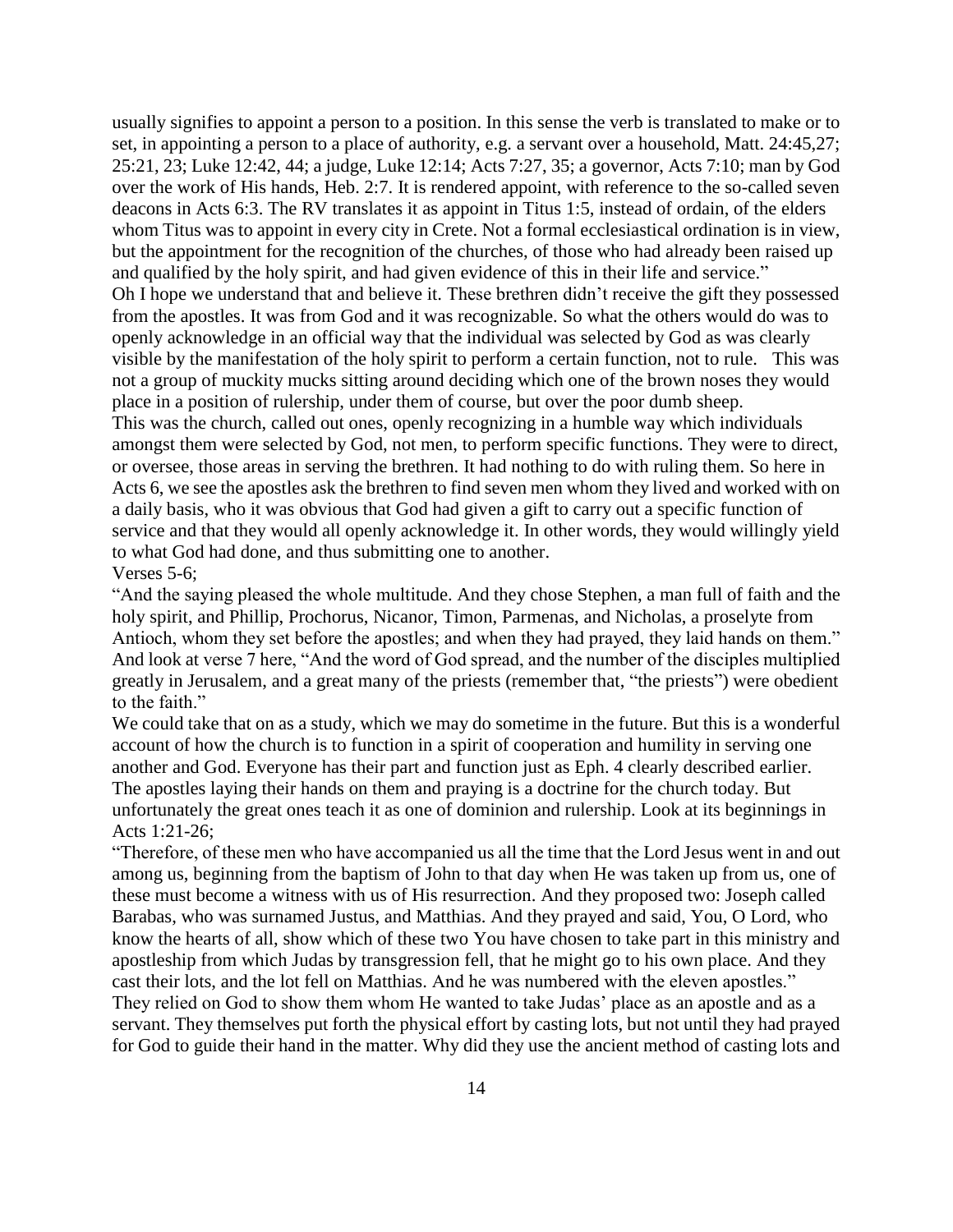not the method of observation as clearly indicated in Acts 6? **Because the holy spirit had not yet been given!** Thus it did not reside in each, but guided all collectively. That's why the eleven couldn't discern which one of the 120 would be chosen to carry out this function. But once again, here there were specific criteria necessary to use to make the decision. "Therefore, of these men who have accompanied us all the time that the Lord Jesus went in and out among us, beginning from the baptism of John to that day when He was taken up from us."

That eliminated a whole pile of stuff right there. See how this process worked? Let's understand to what he was being appointed to.

Acts 1:20 says; "Let another take his office." The King James calls it a bishoprick. That Greek word is #1984 episkope, from #1980 episkeptomai; inspection (for relief); Strong's says, "by implication superintendence; specifically the Christian episcopate."

Vine's says of #1984, "besides its meaning, visitation, e.g., I Pet. 2:12; is rendered office in Acts 1:20, RV (KJV, bishoprick); in I Tim. 3:1 the office of a bishop, literally, (if any one seeketh) overseership." There is no word representing office in that sentence. I hope we all get that. Episkope is not a position, or office, as we understand the English. It is a function; it means visitation. Its root word episkeptomai #1980 "primarily means to inspect. A late form of episkopeo, to look upon; care for; exercise oversight" Says Vines.

We find it used prominently in Matt. 25:36. We should be all familiar with that. "I was sick and you visited Me." And of course, this is talking about a spiritual condition just as James 1:27 is. "To visit orphans and widows in their trouble." Therefore, those in the body who have the responsibility to visit, as in inspect and to give oversight, as to caring for those in need. This has nothing to do with an office as the context of Matt. 25 clearly states. For those doing the episkeptomai didn't even know they were doing anything out of the ordinary to serve the body of Christ. They weren't in charge or ruling.

Verses 38-39 say;

"When did we see You a stranger and take in, or naked and clothe? Or when did we see You sick, or in prison, and come to You?" Humble service!

But to those on the other hand who felt they were doing it all along because they were ordained to an office in one of the great one's organizations, He says in verse 45;

"Then He will answer them, saying, Assuredly, I say to you, inasmuch as you did not do to one of the least of these, you did not do to Me."

They were too busy ruling and politicking in their offices. Christ was responding to their incredibly conceited attitudes which they clearly displayed in verse 44;

"Then they will answer Him saying, Lord, when did we see You hungry or thirsty or a stranger or naked or sick or in prison, and did not minister to You?"

Diakoneo! This all speaks volumes, does it not! They were too busy dominating and playing benefactor and climbing up the ladder rather than to serve the brethren. Look what Christ says about these worthless shepherds in Ezek. 34:1-4.

"And the word of the Lord came to me, saying, son of man, prophesy against the shepherds of Israel, prophesy and say to them, Thus says the Lord God to the shepherds: Woe to the shepherds of Israel who feed themselves! Should not the shepherds feed the flocks? You eat the fat and clothe yourselves with the wool; you slaughter the fatlings, you do not feed the flock. The weak you have not strengthened, nor have you healed those who were sick, nor bound up the broken, nor brought back what was driven away, nor sought what was lost; but with force and cruelty you have ruled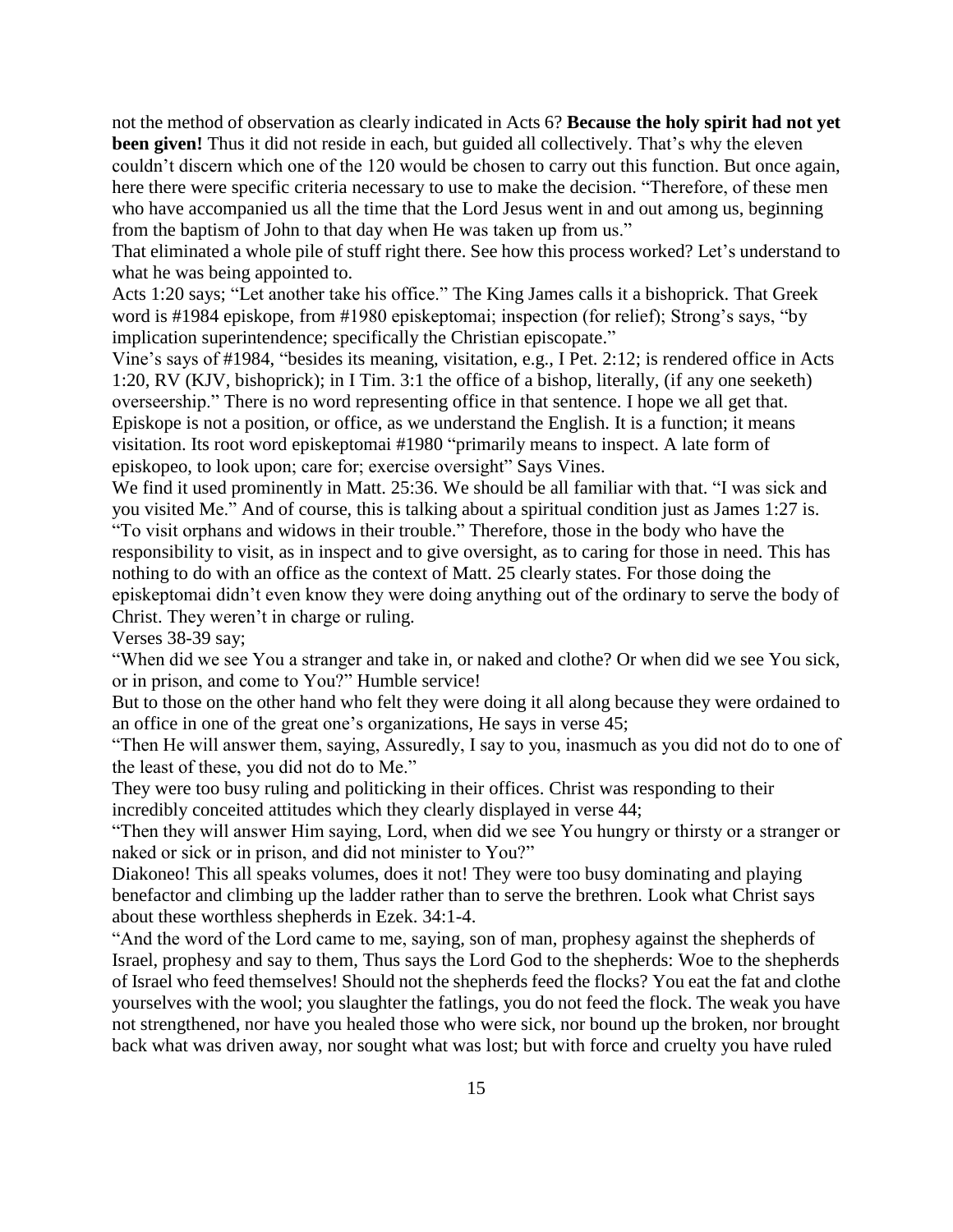them."

There is only one Head in the body of Christ, and that's Him. It is He who directs the body through the holy spirit. There are no layers of rulership or rank under Him, just functions, which He directs, to be carried out for the uplifting of the body in love so that the whole body grows together. One part of the body doesn't rule another. Only Christ rules in His church. He gives gifts to the members as He sees fit and we see the obvious attributes of them. And then it is our responsibility to individually and collectively acknowledge them privately and publicly. This is what He means when He says in Eph. 5:21, "submitting to one another in the fear of God."

I can tell you plain and simple right now, a muckity muck wannabe, or one of the great ones have fits when they hear this simple truth of God. One could imagine them tearing their hair out, or their clothes. They are sick and deluded having been spiritually infected by the disease of dominion infused by Satan the devil. They believe the lie of hierarchy. They are deceived. In talking about those who set themselves in the seat, or place of God according to Satan's ways, we can read it in II Thess. 2:3-13 in regard them. I'm going to read that out of the Interlinear.

"Do not let anyone deceive you in any way, because that day will not come, unless first comes the falling away, and the man of sin is revealed, the son of perdition, the one opposing and exalting himself over everything being called God, or object of worship, so as for him to sit in the temple of God as God, showing himself that he is a god. (Now remember, that's what Satan the devil wanted to be. You can read that back in Isaiah 14 and Ezekiel 28.) Do you not remember that I told you these things, I yet being with you? And now you know the thing holding back, for him to be revealed in his time. For the mystery of lawlessness already is working, only he holding back now, until it comes out of the midst; and then the lawless one will be revealed, whom the Lord will consume by the spirit of His mouth; and He will bring to nothing by the brightness of His coming; His coming is according to the working of Satan in all power and miracles and lying wonders, and in all deceit of unrighteousness in those being lost, because they did not receive the love of the truth in order for them to be saved. And because of this, God will send to them a working of error, for them to believe the lie, that all may be judged, those not believing the truth, but who have delighted in unrighteousness. But we ought to thank God always concerning you, brothers, beloved by the Lord, because God chose you from the beginning to salvation in sanctification of the spirit and belief of the truth."

There are many who have brought the ruling practices of Satan into the church. It is a disgusting thing to see. Many of us have been deceived to it in the past, but now walk in the light of the truth. It has set us free from bondage to men; allowed us to walk side by side with our Husband, yoked to Him and no other.

The apostle Paul told the Corinthians in I Cor. 11:1 that they were to imitate him as he did Christ. If he did not, they were not to do what he did. Paul is a living example of humility after being called of God to serve the brethren. That's why he follows it up with what he says in verses 2-3. "Now I praise you, brethren, that you remember me in all things, and keep the traditions I have delivered to you. But I want you to know, that the head of every man is Christ; the head of woman is man; and the head of Christ is God."

He makes it very clear and simple here. It is a family, with patriarchy as the basis of governance. Father, Son, wife! This should be simple to figure out. Christ is the head of His wife, as such this example is followed by the believers. If you are married and another comes forward and declares he is the head of your wife, carnally speaking, you're going to smack him down, or some other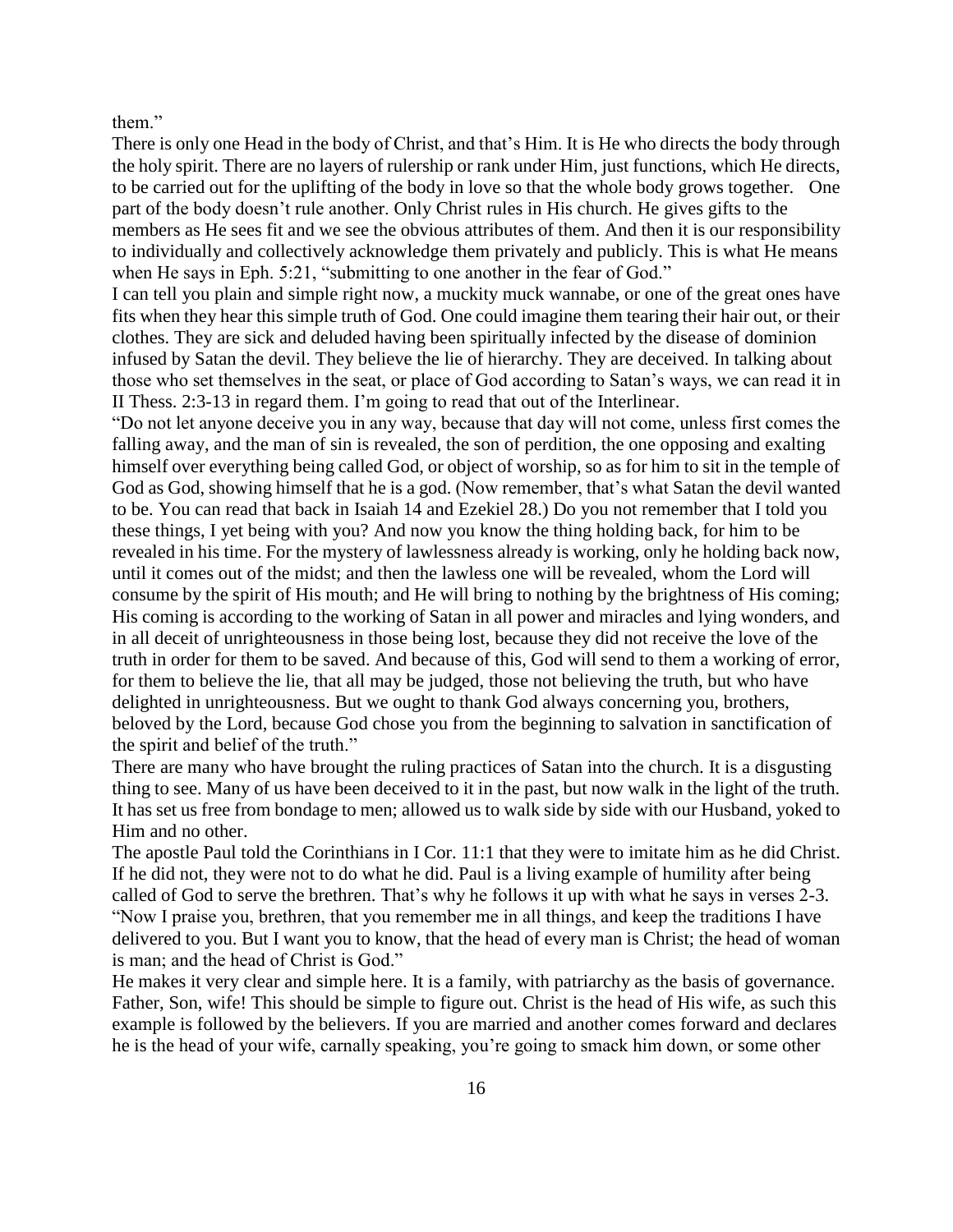appropriate action. Christ is head of the church. How do you think He feels about all the little self-proclaimed surrogate heads running around today? They are no better than the guy who rules the Universal Church. There is one head, not two, three, four, or so on. No layers of headship, period. One Master and we are all brethren. Remember Matt. 23. The deceived ones take the very titles and do the very things Christ says not to.

Let's look at I Timothy for some more simple instruction from God as to some specific functions in the church of which Christ is the Head. Let's go to I Tim., and let's look at chapter 3. And we're going to read verses 1-13, but first let's look at verse 15, very important. Paul tells us something very important here;

"But if I am delayed, so that you may know how you ought to conduct yourself in the house of God, which is the church of the living God, the pillar and ground of the truth."

Paul is summing up here what we are about to read in verses 1-13, and it is all about our conduct in the house of God, how we are to behave and submitting one to another in the fear of God. This is all about willingly yielding to what God says, through some of the recognized functions.

Conduct here in verse 15 is #390 anastrepho, from #303 and #4762; "to overturn; also to return; by implication to busy oneself, i.e. remain, live," says Strong's.

Vine's says of it "to turn back, return (ana, back, strepho, to turn), hence, to move about in a place, to sojourn, and, in the middle and passive voices, to conduct oneself, indicating one's manner of life and character, is accordingly rendered behave in I Tim. 3:15, literally, how it is necessary to behave."

Vine's says; not referring to Timothy himself, but to all the members of the local church (see the whole epistle)."

So here Paul is telling us how it is necessary to behave "in the house of God, which is the church of the living God, the pillar and ground of the truth."

And then he states in verse 16, "And without controversy great is the hidden truth of godliness." So let's see this hidden truth that should be without controversy. Let's see this pattern of godliness as Paul explains it. Let's look at I Tim.

"There is a faithful saying, if a man desires the position of a bishop, he desires a good work." Bishop here is #1984 once again episkope, which we studied earlier. The function of visitation in the sense of inspecting, overseeing, in the sense of caring for. God cares for His sheep, and this is one who desires to do just as Christ would.

Verses 2-3;

"A bishop (or overseerer) then must be blameless, the husband of one wife, temperate, sober minded, of good behavior, hospitable, able to teach; not addicted to wine, not violent, not greedy for money; but gentle, not quarrelsome, not covetous (or loving money)."

These are some of the character traits of a true servant. This is one who has attained a degree of balance in life, and thus able to teach, or truly serve. It takes time and life's experience to do this. This is wisdom on display, brethren. This is one who is not being nourished with the milk of the word, but one who has gone beyond that, who is dining on solid food. One who is mature, one who by reason of use has had their senses exercised to discern both good and evil, and chooses good over evil. Now we come to a verse the muckity mucks love to recite in their ignorance and vain glory.

Verse 4;

"One who rules his own house well, having his children in submission with all reverence."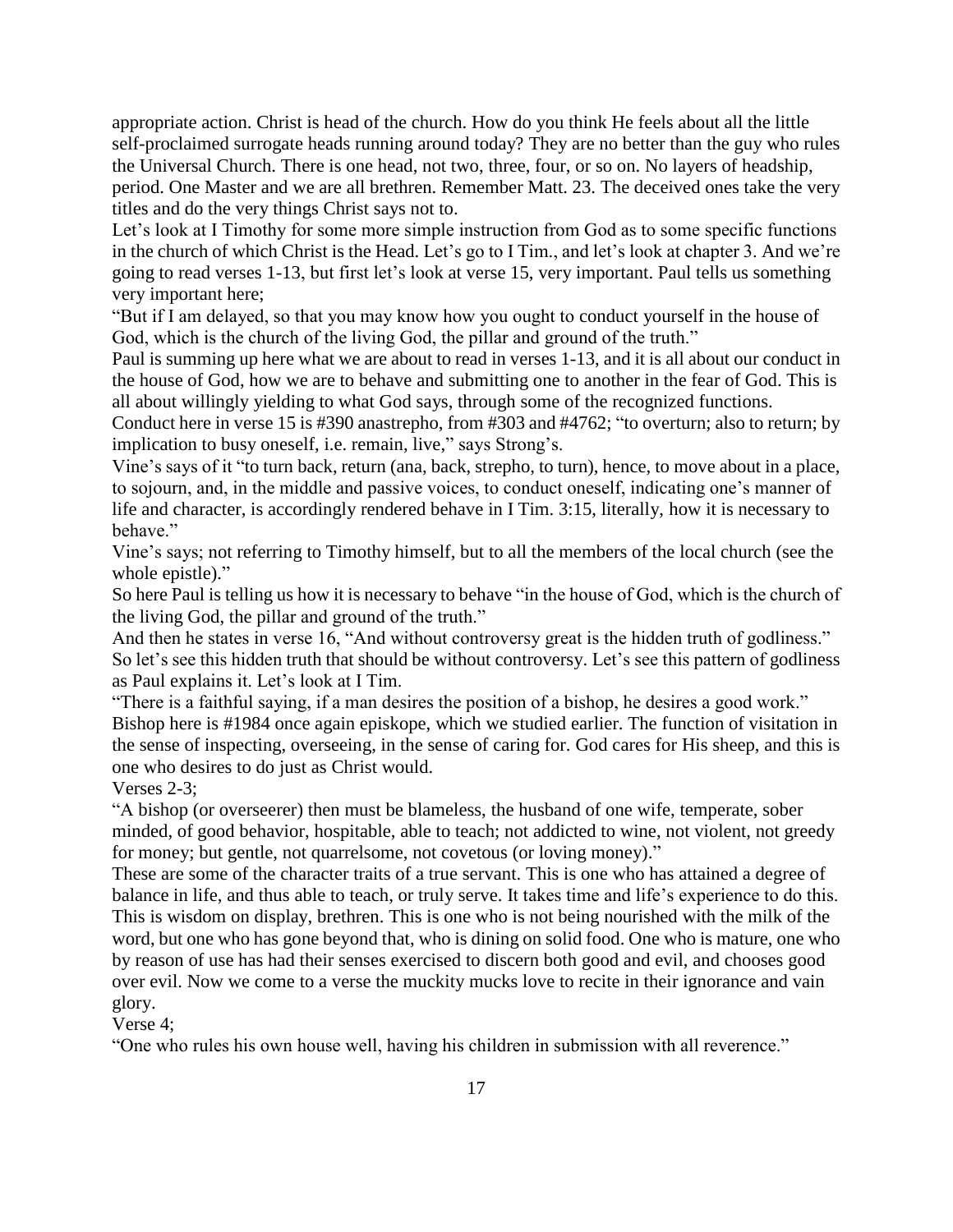That is sweet music to their ears. The word "rules" here causes those who possess the disease of hierarchy to jump up shouting that this verse and a few companion verses prove they are doctrinally correct in having dominion over others.

This word here translated rules is #4291 proistemi. Remember when we were reading earlier in Rom. 12 about the individual gifts given. In verse 8 we read "he who exhorts, in exhortation; he who gives, with liberality; he who leads, with diligence; he who shows mercy, with cheerfulness." "Leads" there is the same word used here in I Tim. 3:4 for "rules." Strong's says it is from "#4253 and #2476; to stand before, i.e. (in rank) to preside, or (by implication) to practice."

Vine's says of it, "proistemi literally means to stand before, hence, to lead, attend to (indicating care and diligence), is translated to rule in the middle voice, with reference to a local church in Rom. 12:8; perfect active in I Tim. 5:17; with reference to a family in I Tim. 3:4 and 12 in the middle voice; verse 5 (2nd aorist, active)."

There are Greek words which specifically mean "to rule", this is not one of them. This word means to **lead and maintain,** by example and actions. This gift of leading and maintaining, qualifies a man to be an overseer. Verse one tells us it is a function which he must want to do. He isn't forced into it. It is a willing thing.

Look at verse 5;

"For if a man does not know how to rule (proistemi, lead and maintain) his own house, how will he take care of the church of God?"

Verse 6;

"Not a new convert, less being puffed up with pride he fall into the condemnation of the devil." If someone young, or new to the faith is acknowledged to be an overseer, he might not have the spiritual, as well as physical, balance necessary to accomplish, or perform this function, with him thinking it's some great office of authority, rather than a simple function of caring for brethren and serving them as he would his wife and children.

Verse 7;

"Moreover he must have a good testimony among those who are outside; lest he fall into reproach and the snare of the devil."

Not only does he have to be recognized by the brethren as possessing these qualities mentioned in verses 2-4, he must also function that way in the world of everyday work, etc. If he was to act one way when around brethren and another way in society, he would be a hypocrite and Satan would use that improper behavior to hurt the church.

Verses 8-13;

"Likewise deacons must be reverent, not double tongued, not given to much wine, not greedy for money; holding the hidden truth of the faith with a pure conscience. (That's a massive statement there.) But let these also first be proved (or tested); then let them serve as deacons, being blameless (tested where? Amongst the brethren, to see if they actually do what they should be doing, true service). Likewise their wives must be reverent, not slanderers, temperate, faithful in all things. Let deacons be the husbands of one wife, ruling (and that's once again proistemi, leading and maintaining) children and their own houses well. For those who have served well as deacons obtain for themselves a good standing, and great boldness in the faith which is in Christ Jesus." So here we see a function, one of being a deacon, who also serves in the church. They too must have displayed many, if not all the traits of an overseer. They too must have displayed a certain degree of spiritual and physical maturity. They were also first tested in all these things before the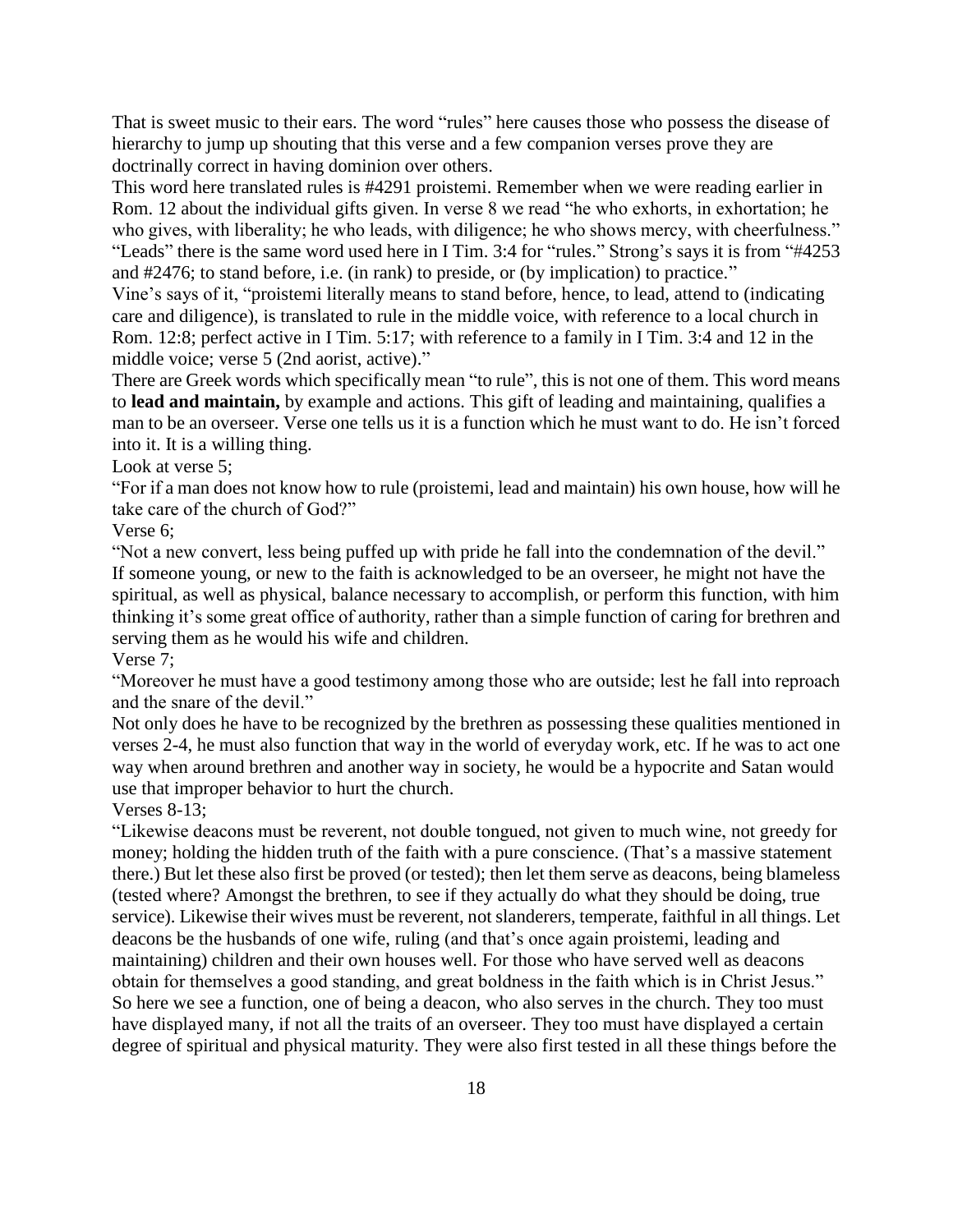act of outward acknowledgment would be given by the church as a whole in their local areas. Deacon simply means attendant. We should all be doing this. And it's also translated minister. Verse 13;

"For those who have served well as deacons obtain for themselves a good standing, and great boldness in the faith which is in Christ Jesus" carries with it something very important in that they obtain for themselves a good standing and great boldness in what? Not ruling and dominion, but the faith which is in Christ Jesus. These two things they obtain are very significant. Standing here is #898 bathmos, from the same as #899; "a step, i.e. (figuratively) a grade (of dignity)."

Vine's says of it #898 "denotes a step, primarily of a threshold or stair, and is akin to baino, to go; figuratively, a standing, a stage in a career, position, degree."

Boldness is #3954 parrhesia, from #3956 and a derivative of #4483, Strong's says, "all outspokenness, i.e. frankness, bluntness, publicity; by implication assurance."

Vine's says of this noun parrhesia, "from pas, 'all', rhesis, 'speech', denotes (a), primarily, freedom of speech, unreservedness of utterance, Acts 4:29, 31; II Cor. 3:12; 7:4; Philem. 8; or to speak without ambiguity, plainly, John 10:24; or without figures of speech, John 16:25; (b) the absence of fear in speaking boldly; hence, confidence, cheerful courage, boldness, without any connection necessarily with speech; the RV has boldness in the following; Acts 4:13; Eph. 3:12; I Tim. 3:13; Heb. 3:6; 4:16; 10:19, 35; I John 2:28; 3:21; 4:17; 5:14; c) the deportment by which one becomes conspicuous, John 7:4; 11:54, acts openly, or secures publicity, Col. 2:15."

So here in I Tim. 3:13, we see that a deacon obtains a good threshold step, and great frankness, bluntness and assurance in the faith which is in Christ Jesus. These individuals are not timid or intimidated by naysayers or scoffers or muckity mucks and wannabes. They have a pure conscience and one that is guilt free as to holding the hidden truth of the faith so that they are able to fulfill in word and deed that is said in I Pet. 3:15. "But sanctify the Lord God in your hearts and always be ready to give a defense to everyone who asks you a reason for the hope that is in you with meekness and fear." Fear of who? God! Not weakness, but meekness, or with humility as defined by God. The men who fill these roles of overseers and deacons are simply those in whom the holy spirit has been manifested to perform a function in the body. If they are willing to do so, the brethren openly acknowledge this by appointing them to it by the laying on of hands, and asking God to bless them in that endeavor.

These are just some of the ways that we are to conduct ourselves. There is no room for hierarchy in the church of God. Some of these men are to be accounted worthy of double honor, especially those who labor in the word and doctrine as Paul and others have done. I Tim. 5:17;

"Let the elders who proistemi (lead and maintain) well be counted worthy of double honor, especially those who labor in the word and doctrine."

The muckity mucks think this means, the higher the ranking, the more money you get or deserve. That is exactly opposite of its meaning as we saw in chapter 3, remember? Not covetous, or not greedy for money. All you hear from the great ones today is the underlying tone of give me more. As Ezek. 34 tells us it will be so in the end of the age.

Honor here is #5092, it is the same word as used in II Tim. 2:20. "But in a great house there are not only vessels of gold and silver, but also of wood and clay; some for honor and some for dishonor." These vessels were used for different things. You didn't use your silver and your gold vessels for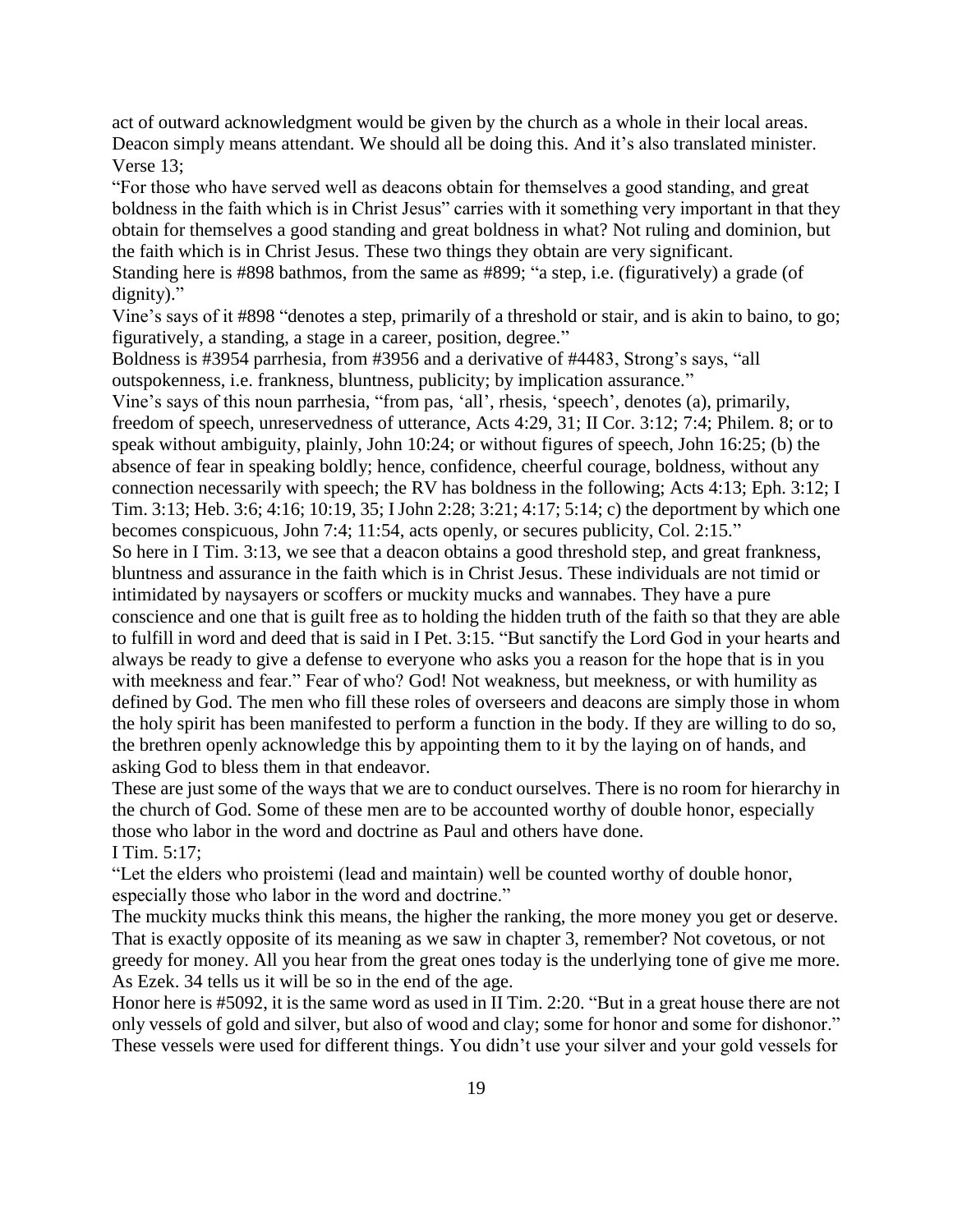dumping excrement, now did you? No, you didn't. What did you use for that? The clay, not the wood because the wood would suck it all up, and worked wood was a rather expensive item back then, clay was not.

So does that mean here when it says some for double honor mean some for money and some not for money? Not likely. Verse 22 states; "Therefore if anyone cleanses himself from the latter, he will be a vessel for honor, sanctifying and useful for the master, prepared for every good work." Does that mean they'll get more money? So #5092, or honor, is "time" in the Greek. Strong's says of it from #5099; "a value, i.e. money paid, or (concretely and collectively) valuables; by analogy esteem (especially of the higher degree), or the dignity itself."

Vine's gives many, many examples of its usage, but in all it defines it as a "valuing". So what is the double honor spoken of in I Tim. 5:17? It isn't money for as we know Paul often worked as a tent maker to support himself and those with him and he is the one giving the instruction here. What is the double "valuing" that they should be counted worthy of? They are to be looked to as ones who have valuable things to say as proven by the wisdom of the spirit that they use. They should be looked to for guidance and discernment. We see two groups of elders here with one of them laboring in the word of doctrine. In other words, working in it, that's what they do for a living. Which ones are these? Those who are supported by the church for that purpose, as verse 18 clearly indicates. So both those who are paid and are not, but lead and maintain well, are to be doubly valued. Not receiving double compensation! Remember Ezek. 34, feeding on the sheep is the main focus of a worthless shepherd. He wants lots of money and adoration.

One of the deceived ones' favorite chapters to turn to in trying to convince those who are being called by the Father is Heb. 13. They forget it starts out with "let brotherly love continue." They jump right over to verses 7 and 17 and declare the "divine right of kings" over you. Verse 7;

"Remember those who rule over you, who have spoken the word of God to you, whose faith follow, considering the outcome of conduct."

This verse sounds very similar to the context of I Tim.3, doesn't it? Rule here, as well as verse 17, is #2233, hegeomai.

Strong's says "middle of (presumed) strengthened form of 71; to lead, i.e. command (with official authority); figuratively to deem, i.e. consider." We looked at this word earlier.

Vine's says of this verb #2233, "to lead, is translated to rule in Heb. 13:7, 17, 24 (KJV margin, in the first two, are the guides and guide."

To rule is a horrible translation. There are other Greek words which mean just that, but are not used here. The Interlinear translates verse 7 as such, "Remember your leaders who spoke the word of

God to you considering the issue of conduct, imitate faith." It translates verse 17 as, "Obey those taking the lead of you, and submit for they watch for your souls, giving account, that they may do this with joy, and not groaning for this would be no profit to you." The context is clear and so are the words.

Obey here does not mean to do so from a position of being dominated as the English word would have it. In the Greek, the word is #3982 peitho, "a prime verb; to convince (by argument, true or false); by analogy to pacify or conciliate (by other fair means); reflexively or passively to assent (to evidence or authority), to rely (by inward certainty)."

Vine's says of #3982, "to persuade, to win over, in the passive and middle voices, to be persuaded, to listen to, to obey, is so used with this meaning, in the middle voice in Acts 5:36-37; Rom. 2:8;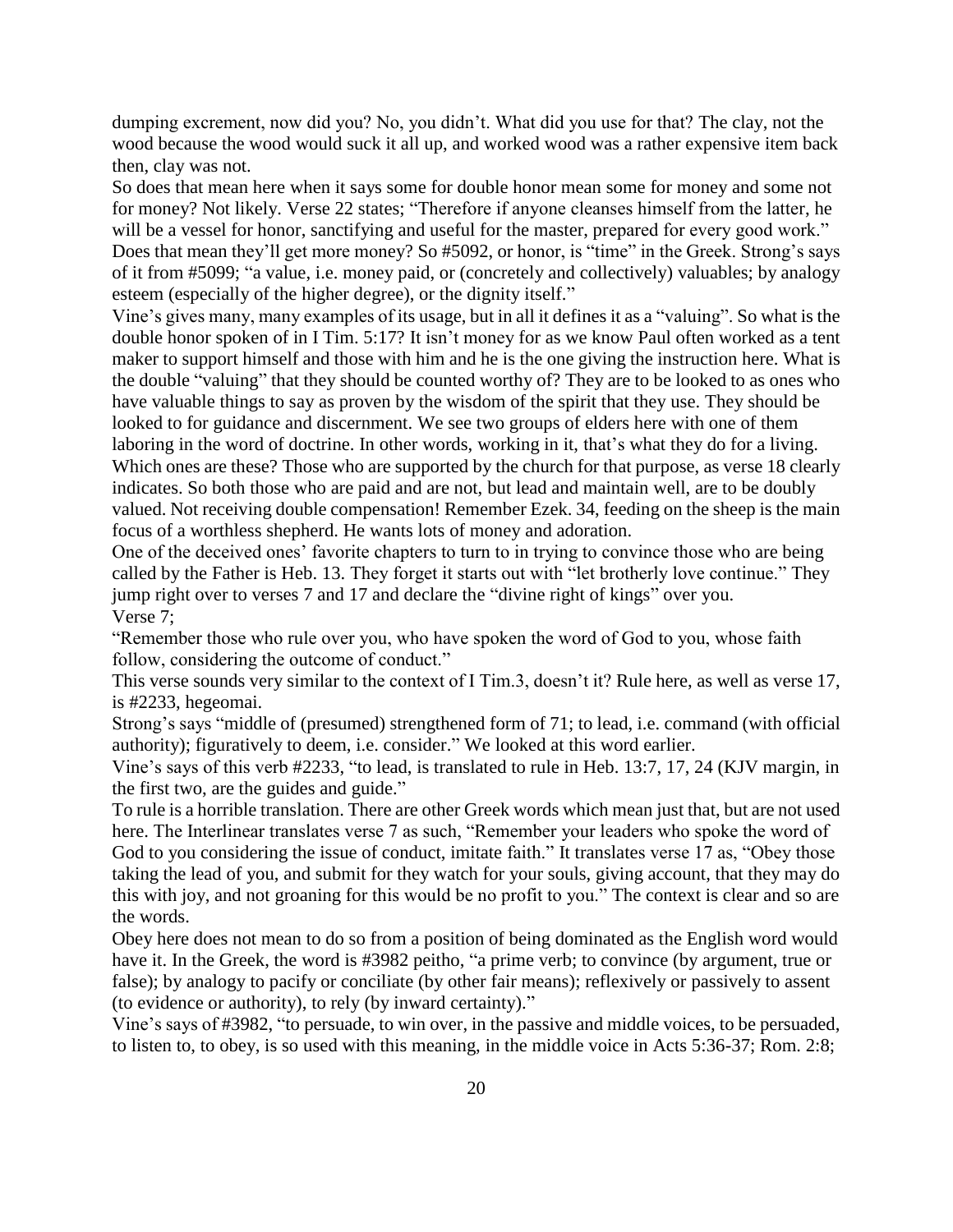Gal. 5:7; Heb. 13:17; James 3:3. **The obedience suggested is not by submission to authority, but resulting from persuasion.**" Doesn't that torpedo sink the Titanic of lordship and dominion, of hierarchy! Peitho suggests an actual and outward result of the inward persuasion and consequent faith.

Vine's continues to tell us submit here in verse 17 is "#5226 hupeiko, from #5259 and eiko (to yield, be weak) to surrender."

Vine's says of it "to retire, withdraw (hupo, under, eiko, to yield), hence, to yield, submit, is used metaphorically in Heb. 13:17, of submitting to spiritual guides in the churches."

So an accurate translation of this verse would be, "be persuaded to listen to those who lead and guide you, and be willingly yielding for they watch out for your souls as those who must give account." No power playing in that verse, is there? Just proper conduct as God has declared there should be.

II Cor. 1:24 states; "Not that we have dominion (or rulership) over your faith, but are fellow workers for your joy; for by faith you stand." I have written beside this in my bible "not ministerial rulership, or dominion, or authority."

Remember what Christ says in Luke 11:52; "Woe to you lawyers! For you have taken away the key of knowledge. You did not enter in yourselves, and those who were entering in you hindered." In Matt. 23:13 He says, "But woe to you, Scribes and Pharisees, hypocrites! For you shut up the kingdom of heaven against men; for you neither go in, nor do you allow those who are entering to go in."

Let's see what further instruction Christ gives on the subject. Matt. 16:1-12;

"Then the Pharisees and Sadducees came and testing Him asked that He would show them a sign from heaven. He answered and said to them, when it is evening, you say, fair weather, for the sky is red. And in the morning, foul weather today; for the sky is red and threatening. Hypocrites, you know how to discern the face of the sky; but you cannot the signs of the times. A wicked and adulterous generation seeks after a sign; and no sign shall be given to it, except the sign of the prophet Jonah. And He left them, and departed (of course we know that's three days and three nights, or 72 hours in the grave). And when His disciples had come to the other side, they had forgotten to take bread. Then Jesus said to them, take heed and beware of the leaven of the Pharisees and the Sadducees. And they reasoned among themselves, saying, it is because we have taken no bread. But when Jesus perceived it, He said to them, oh you of little faith, why do you reason among yourselves because you have brought no bread? Do you not yet understand, or remember the five loaves of the five thousand, and how many baskets you took up? Or the seven loaves of the four thousand, and how many large baskets you took up? How is it you do not understand that I did not speak to you concerning bread, you should beware of the leaven of the Pharisees and Sadducees? **Then they understood that He did not tell them to beware of the leaven of bread, but of the doctrine of the Pharisees and Sadducees."**

Doctrine here is #1322, didache, from #1321;" instruction (the act or the matter)."

Vine's says of it, "didache, is akin to didaskalos, or a teacher; however, didache denotes teaching, either (a) that which is taught, e.g., Matt.7:28; Titus 1:9; Rev. 2:14-15, 24, or (b) the act of teaching, instruction, e.g., Mark 4:2; Rom. 16:17." Vine's states that didache stresses the authority. So here in Matt. 16:12, Christ clearly tells us to beware of the teaching of the Pharisees and Sadducees because they have made themselves the authority. They have puffed themselves up; become big in their own eyes. They subject those who are seeking the kingdom of heaven to be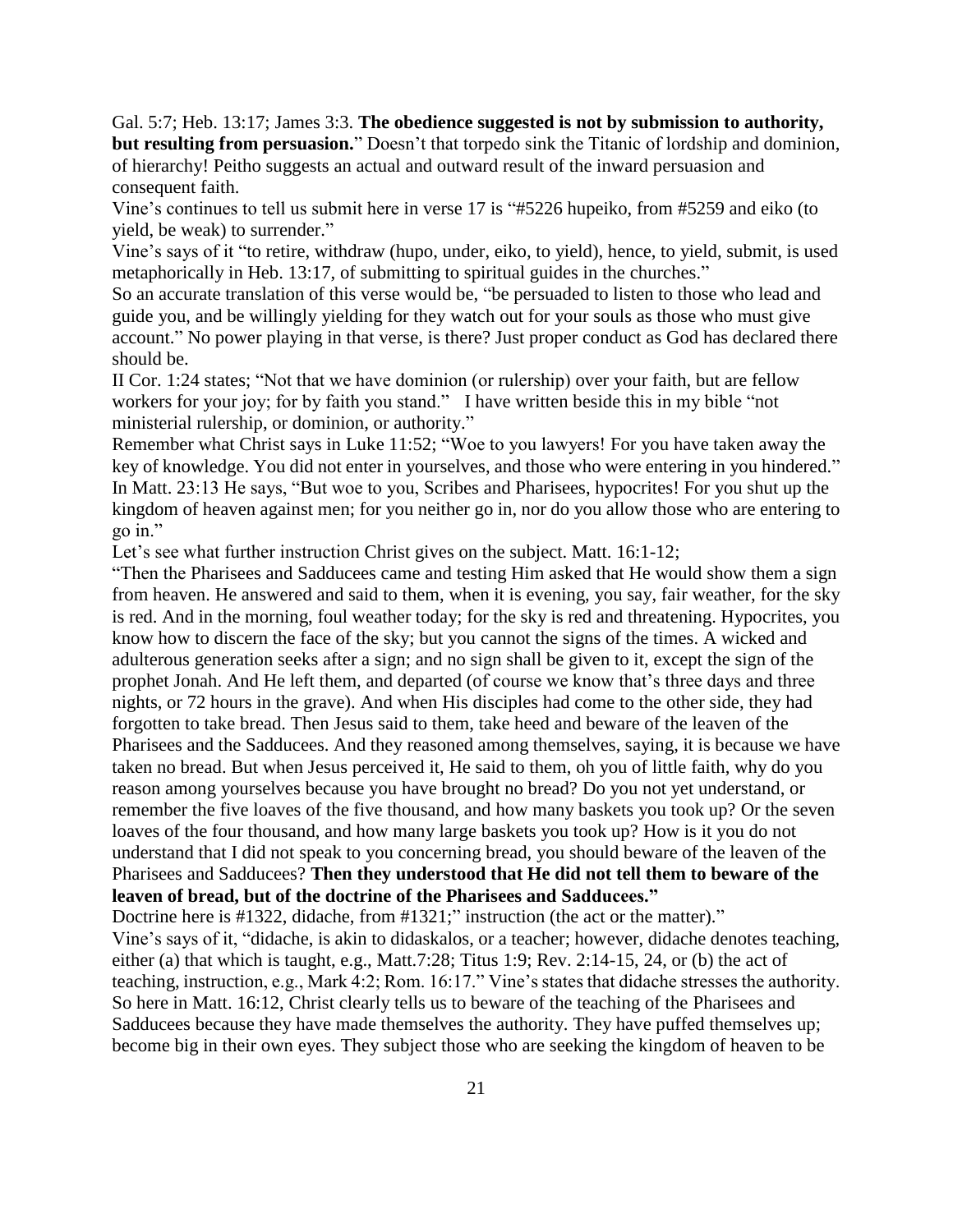diverted to themselves. "For you shut up the kingdom of heaven against men; for you neither go in, nor do you allow those who are entering to go in." Remember Matt. 23:13? They wanted the religious titles; mister, teacher, father, etc. They subject them to the governing system of Satan the devil, who has deceived the whole world, and for that matter, one third of the angels to placing themselves under the lordship of someone other than God. This system once again, is titled hierarchy, plain and simple. They place themselves between us and God. Verses 13-17;

"When Jesus came into the region of Caesarea Philippi, He asked His disciples, saying, who do men say that I the Son of man am? So they said, some John the Baptist, some Elijah, and others Jeremiah, or one of the prophets. He said to them, but who do you say that I am? And Simon Peter (of course he shot right out) answered and said, you are the Christ, the Son of the living God. Jesus answered and said to him, blessed are you Simon Bar-jonah, for flesh and blood has not revealed this to you, but My Father who is in heaven."

This is a defining moment in the church, for watch what follows.

Verses 18-20;

"And I also say to you, that you are Peter, and on this rock I will build my church; and the gates of hades shall not prevail against it. And I will give you the keys of the kingdom of heaven; and whatever you bind on earth will be bound in heaven, and whatever you loose on earth will be loosed in heaven. Then He commanded His disciples that they should tell no one that He was Jesus the Christ."

So what did Christ just tell us? Did He tell us Peter was to be Pope, the first muckity muck, and that he could change what he wanted? That God would okay it and obey it? Not quite. However, those who would rule you, all have some warped version of that in their mind. In verse 18 Christ tells Peter something very profound. Remember the disciples argued often as to who would be the greatest, or for that matter, was the greatest. We saw at the last Passover that Christ had to instruct Peter to correct his notions of this at the footwashing function. Yet right after that they were all at it again. Well this account here takes place long before that occurrence. Christ doesn't say one thing and do another. He knew that His Father had allowed Peter the understanding that He Jesus was the Christ. He acknowledged this to all the disciples present. Now old Peter here would have gotten all puffed up at this public acknowledgment amongst his peers just like we probably would have too. So here Christ sets things straight as to Peter, and lets out the steam. "And I also say to you, that you are Peter." Peter here is #4074, Petros, "apparently a prime word," Strong's says, "a (piece of) rock (larger than #3037 lithos, a stone); as a name, Petrus, an apostle."

So Christ here says to Peter, don't get to puffed up Peter because you are a little stone, a piece of a rock. And He continues to say, "and on this rock (petra, not petros) I will build My church; and the gates of hades shall not prevail against it." What rock is He talking about? Here Christ is talking about Himself, and pointing out to all the disciples that it is He and no other who is the petra of the church. Petra is #4073, "a (mass of) rock (literally or figuratively)," says Strongs.

Vine's says of it, "petra denotes a mass of rock, as distinct from petros, a detached stone or boulder, or a stone that might be thrown or easily moved. For the nature of petra, see Matt. 7:24, 25; 27:51, 60; Mark 15:46; Luke 6:48 (twice), a type of sure foundation; Rev. 6:15, 16; Luke 8:6, 13, used illustratively; I Cor. 10:4 (twice), figuratively, of Christ; in Rom. 9:33 and I Pet. 2:8, metaphorically, of Christ; in Matt. 16:18, and the testimony concerning Him; here the distinction between petra, concerning the Lord Himself, and Petros, the apostle is clear."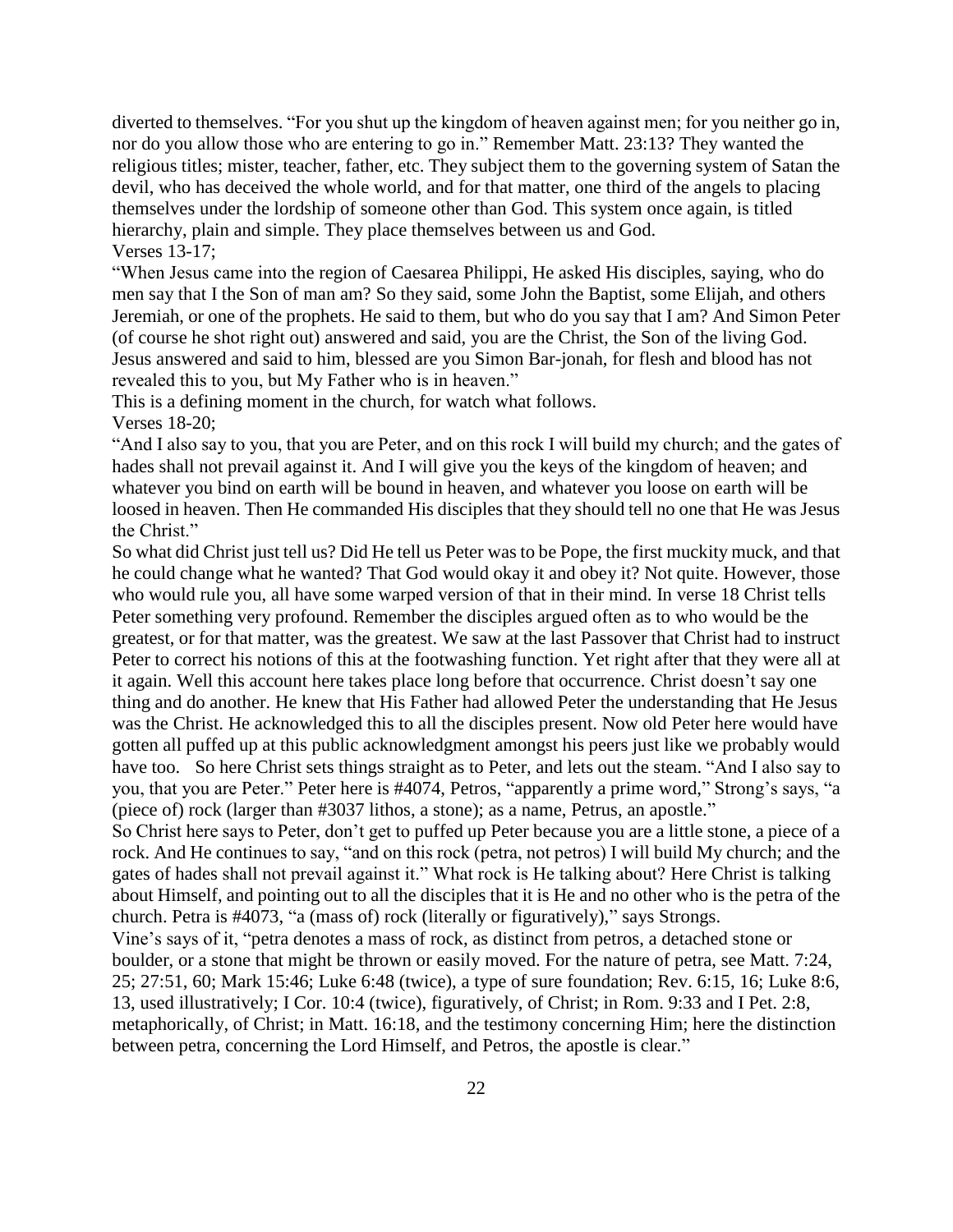Vine's has it on the money. Christ clearly told the disciples here that He, and only He, was the foundation. That is exactly the same lesson taught metaphorically when the church is referred to as a body. He is the head, of which there is only one. No Cyclops's. And the rest of us are members of the body receiving direction from the one Head.

Verse 19:

"And I will give you the keys of the kingdom of heaven; and whatever you bind on earth will be bound in heaven, and whatever you loose on earth will be loosed in heaven."

Well, here's the muckity mucks song, they just love hearing this stuff, right? We've already qualified what Christ is talking about in the prior verse. But He says right after this, as we saw in verse 18, "And I will give you the keys of the kingdom of heaven." Who is He talking to right here? Peter? absolutely not! In verse 18, He says, "and I will build My church." He is talking to the church, the ecclessia, the called out ones, the body of Christ. Not Peter individually! Not the Pharisees and not the Sadducees.

Then He says in 19; "and whatever you bind on earth will be bound in heaven, and whatever you loose on earth will be loosed in heaven." So now He gave everyone in the church to be an authority unto themselves, some deduct. Once again, absolutely not! He has just established here that He is the foundation, not a man or an organization of men. All teaching is founded on Him, not on that conceived or derived from men. Thus, any decision, as in a judgment, that is made by the church, which is based on Him, His teachings, will thus be acknowledged in heaven. You can see that played out in Matt. 18 Verses 15-18.

"Moreover, if your brother sins against you, go and tell him his fault between you and him alone; if he hears you, you have gained your brother. But if he will not hear you, take with you one or two more, that by the mouth of two or three witnesses every word may be established. And if he refuses to hear them, tell it to the church (not the muckity mucks) but if he refuses even to hear the church, let him be to you like a heathen and a tax collector. Assuredly I say to you, whatever you bind on earth will be bound in heaven; and whatever you loose on earth will be loosed in heaven." It can't get any clearer. This is the very simple doctrine of binding and loosing. No more and no less. No muckity muckism. The entire church is involved in the process. Not some layer of benefactors. This is how all judgments are to be carried out. If they are done so, and based on the teaching of Christ, they will be acknowledged by God. Verses 19-20;

"Again I say to you, that if two of you agree on earth concerning anything that they ask, it will be done for them by My Father in heaven. For where two or three are gathered together in My name, I am there in the midst of them."

This isn't talking about some fluffy, fuzzy thing. This is talking about judgments. He is in the middle, or should be in the midst of them in the decision making process. It is God's authority, not that of men, or a man. There is no hierarchy in the church. No layers of benefactors. No one between us and our Husband and Lord, whom you willingly yield to and become one with. Watch what lesson we are to learn from Christ's instruction to Peter in John 21; 15-17.

"So when they had eaten breakfast, Jesus said to Simon Peter, Simon, son of Jonah, do you love Me more than these? He said to Him, yes, Lord, you know that I love You. He said to him, feed my lambs. He said to him again a second time, Simon, son of Jonah, do you love Me? He said to Him, yes, Lord, you know that I love you. He said to him, tend my sheep. He said to him the third time, Simon, son of Jonah, do you love Me? Peter was grieved because He said to him the third time, do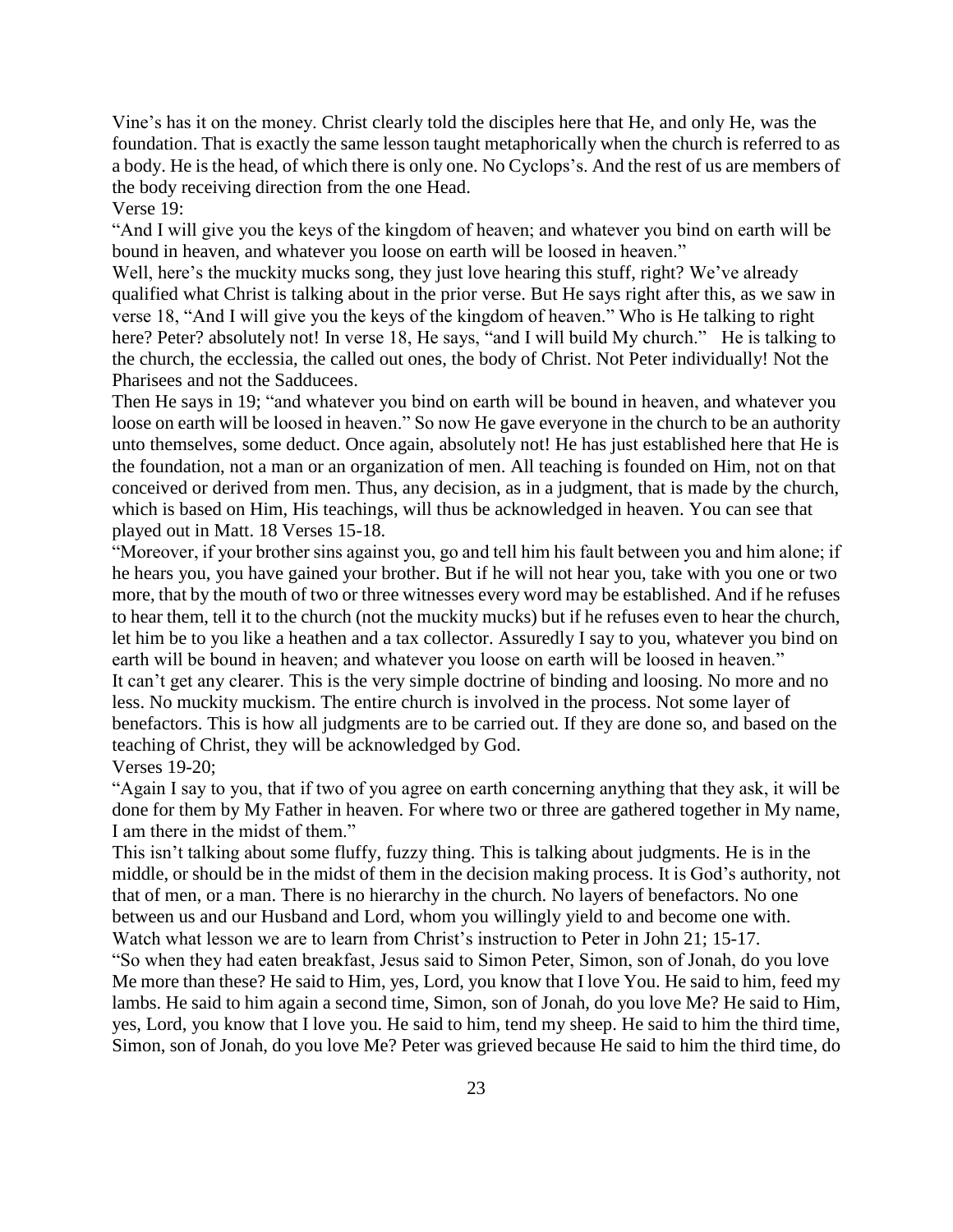you love Me? And he said to Him, Lord, You know all things; You know that I love You. Jesus said to him, feed my sheep."

In verse 15, Christ asks if he loves Him, (agapaos Him). Peter responds that he loves Him, (phileos Him.) These are two distinctly different forms of love. Remember, there are three types mentioned in the New Testament; agape, phileo, and eros. Agape is that of God, founded on God, and from God, that which can only come from God, for God is agape, the source of outgoing concern for others. The second is phileo, and is that of man towards man, a brotherly love, affectionate love. And third, which isn't mentioned here, is eros, it is that of sexual or erotic in nature. So Christ says to him, do you love Me as God does? Peter didn't understand yet, and says, yes I love You as a brother. In verse 16, the same thing happens again. And in verse 17, Christ then switches things around and asks the question of Peter again, but this time if he phileoed Him? Peter got annoyed at all this because he didn't comprehend what Christ was telling him. Christ was tying this all together with the entire body and how we are to conduct ourselves. In verse 15, after asking the question, he says, "feed my sheep."

Feed here is #1006, bosko, "a prolonged form of a prime verb; to pasture; by extension to fodder." Vine's says of it "to feed, is primarily used of a herdsman (from boo, to nourish, the special function being to provide food; the root is bo, found in boter, a herdsman or herd, and botane, fodder, pasture); it's uses are (a) literal, Matt. 8:30; Mark 5:14 and Luke 8:34; in Mark 5:11 and Luke 8:32, feeding; Luke 15:15; (b) metaphorical, of spiritual ministry, John 21:15, 17." So here in verse 15, we see that Christ ties the love of Himself to caring for His sheep. The outgoing concern is all encompassing. In verse 16, He stresses this love again, but now instead of adding feed (or bosko) my sheep He says tend My sheep.

Tend is #4165, poimaino, from #4166; "to lead as a shepherd (or figuratively superviser)." And of course this word is translated feed in some translations, but it's an inaccurate translation. Vine's says of it "to act as a shepherd (from poimen, a shepherd), is used (a) literally, Luke 17:7; I Cor. 9:7; (b) metaphorically, to tend, to shepherd; said of Christ, Matt. 2:6; of those who act as spiritual shepherds under Him, John 21:16; so I Pet. 5:2; Acts 20:28, to feed (to tend would have been a consistent rendering; a shepherd does not only feed his flock); of base shepherds, Jude 12." Not only was Christ saying that if Peter, and basically all the disciples loved Him, they would display this outgoing concern by also feeding and tending to His body. These are 2 very distinct things. Notice, they were not to rule, but to feed and lead His lambs and sheep. And of course lambs here referring to those new in the faith, and sheep those who had matured. In verse 17, Christ brings it to another level by saying if you phileo Me, you will feed my sheep. Not only are they to have agape love, but also phileo love for the body of Christ. There is no rulership or dominion in this equation. They are to serve the sheep. To feed them, not feed on them as we have read in Ezek. 34. They are to have care and concern for the body.

Vine's has a very interesting and insightful note after the explanation of these two Greek words, bosko and poimaino. It says "in John 21:15, 16, 17, the Lord addresses Peter first bosko (v. 15), then poimaino (v. 16), and then returns to bosko (v. 17). These are not simply interchangeable (nor are other variations in His remarks); a study of the above notes will show this. Nor, again, is there a progression of ideas. The lesson to be learned, as Trench points out, is that the spiritual care of God's children, the feeding of the flock from the Word of God is the constant and regular necessity; it is to have the foremost place. The tending (which includes this) also consists of other acts, of discipline, authority, restoration, material assistance of individuals, but they are incidental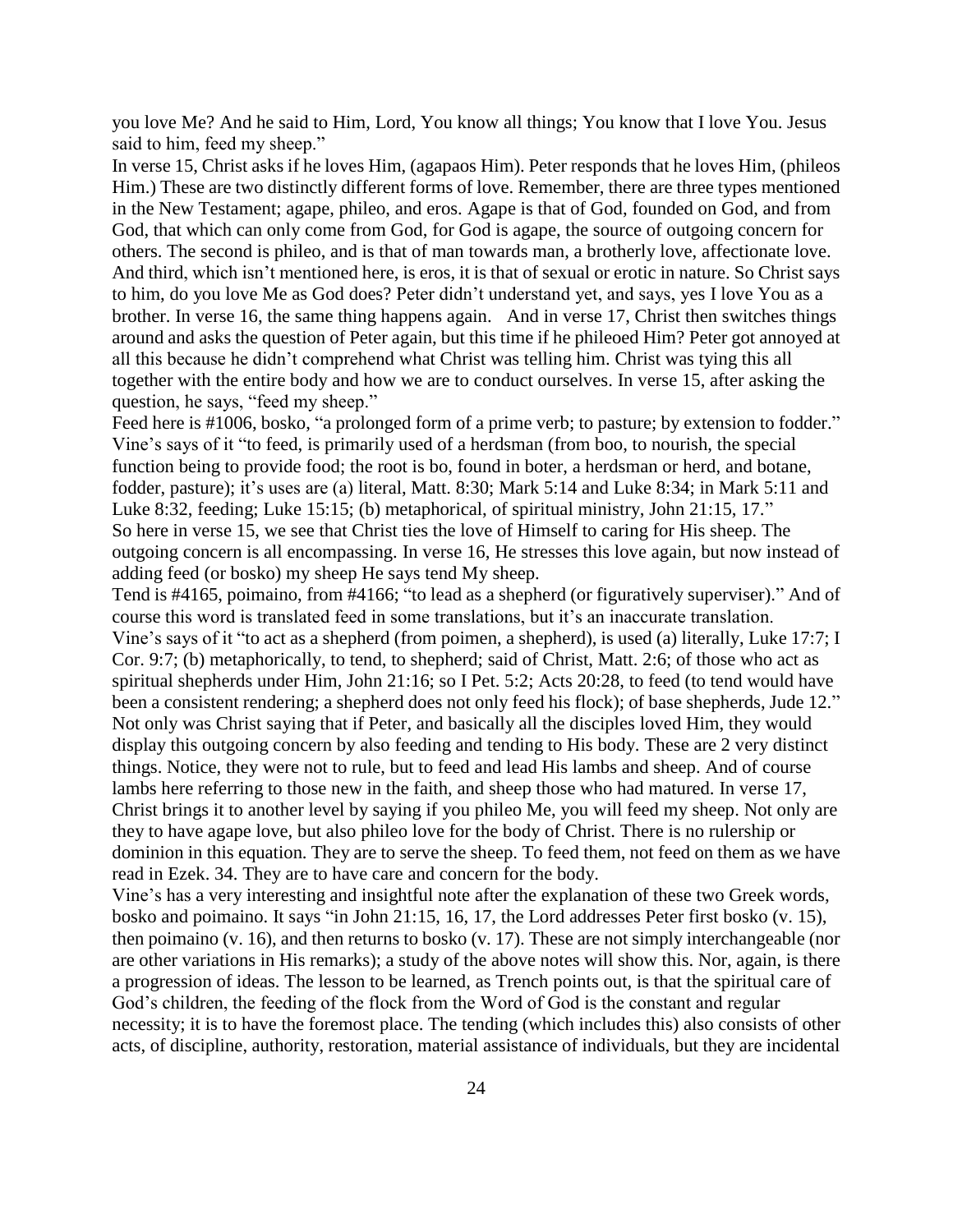in comparison with the feeding."

Brethren, we are talking about the key of knowledge here, which contain the keys to the kingdom. It doesn't come from rulership or dominion, but through the one on one love of God in us and displayed through us. Christ singled out Peter here to teach us all a lesson. Peter by nature was the most aggressive of all the disciples. The scriptures constantly give us examples of this. He even carried a sword and used it. But with all this baggage he was an apostle, one of the twelve, who will sit in judgment at one of the twelve gates of Jerusalem. Christ is teaching us here, by using Peter, that there is no hierarchy, no dominion, no lordship of one over the other. It is so clear and simple. As to tending, there are those amongst us who do have gifts from God to accomplish this, but their actions are not based solely on their natural ability, but on the foundation of Christ's teaching working in them. They do not use them to dominate, but to serve the body. Look at verses 18-23, this says a lot.

"Most assuredly I say to you, when you were younger, you girded yourself and walked where you wished, but when you are old, you will stretch out your hands, and another will gird you, and carry you where you do not wish. (In other words, he'll be tied up. He'll be led away in chains.) This He spoke signifying by what death he would glorify God. And when He had spoken this, He said to him, follow Me. (He said to Peter, you follow Me, not muckity mucks, not men, because he had a proclivity to climb up the ladder. Then He says to him, listen to this.) Then Peter, turning around, saw the disciple whom Jesus loved following, who also had leaned on His breast at the supper, and said, Lord, who is the one who betrays You? Peter seeing him said to Jesus, but Lord, what about this man? Jesus said to him, if I will that he remain till I come, what is that to you? You follow me." All this doesn't get any clearer. And then of course it goes on to a few more things. But once again, Christ straightens out Peter on this point. The whole world has been deceived by the devil on how we are to govern. The truth, the key to God's knowledge on this subject has been the chief focus of the devil's attack on mankind for a long time. Brethren, we must never allow a man to place himself between us and our Husband. There are no layers of lordship, or benefactors in the body of Christ, the church. There's only one Head, who gives gifts to the various parts to help edify it in love. Each of these gifts has a simple authority, operating under the example of imitating Christ. He will not rule or dominate His wife into submission as the world understands it. He will care for her by leading and maintaining her. **The key of knowledge, which has been taken away, is that of the simple form of governance that Christ espouses**. It is patriarchal, that which governs the conduct of families. That is why at the end of the age Elijah will come and restore this simple truth to those who have been called of God.

Mal. 4:5-6 says; "Behold, I will send you Elijah the prophet before the coming of the great and dreadful day of the Lord. And he will return the hearts of the fathers to the children, and the hearts of the children to their fathers, lest I come and strike the earth with a curse."

I hope I've helped to make this subject of the key of knowledge clearer. We can only pray that God opens the minds of those who are deluded and deceived. For we live in a time when men are lovers of themselves, lovers of money, boasters, proud, blasphemers, disobedient to parents, unthankful, unholy, unloving, unforgiving, slanderers, without self-control, brutal, despisers of good, traitors, headstrong, haughty, lovers of pleasure rather than lovers of God, having a form of godliness, but denying it's power. They say they are rich and have become wealthy and have need of nothing. Christ says from such people turn away and answer His knock at the door. Listen to His voice and open that closed door, the door of hierarchy which shuts up the kingdom of God to men, and let